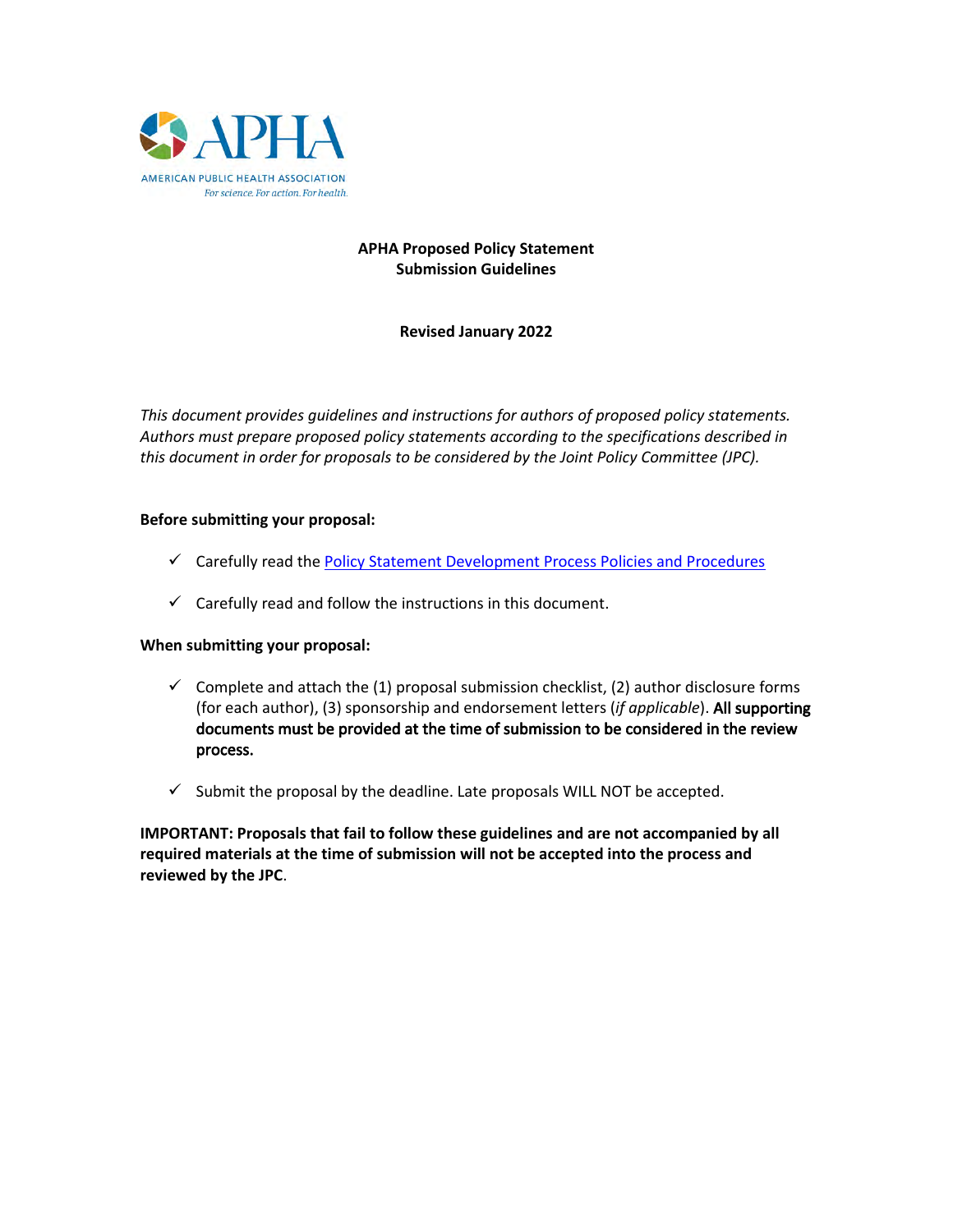# **TABLE OF CONTENTS**

| POLICY STATEMENT PROPOSAL SUBMISSION CHECKLIST2                                                                        |
|------------------------------------------------------------------------------------------------------------------------|
|                                                                                                                        |
|                                                                                                                        |
| PROPOSED POLICY STATEMENT EVALUATION CRITERIA 11                                                                       |
| APPENDIX A: SPONSORING COMPONENT TEMPLATE LETTER 13                                                                    |
| APPENDIX B: ENDORSING COMPONENT TEMPLATE LETTER  14                                                                    |
| APPENDIX C: TYPES OF EVIDENCE FRAMEWORK  15                                                                            |
|                                                                                                                        |
|                                                                                                                        |
|                                                                                                                        |
|                                                                                                                        |
| TABLE 2. EXAMPLE OF AN EVIDENCE HIERARCHY  17                                                                          |
| RIGOROUS PEER REVIEW; A MECHANISM TO EVALUATE SUPPORTIVE                                                               |
|                                                                                                                        |
| WHAT IS THE ROLE OF EVIDENCE IN POLICY DEVELOPMENT?20                                                                  |
| <b>HOW SHOULD WE CONSIDER EVIDENCE AND VALUES FRAMEWORKS</b><br>INTO THE DEVELOPMENT AND REVIEW OF POLICY PROPOSALS?21 |
| APHA POLICY ADOPTION OF THE PRECAUTIONARY PRINCIPLE22                                                                  |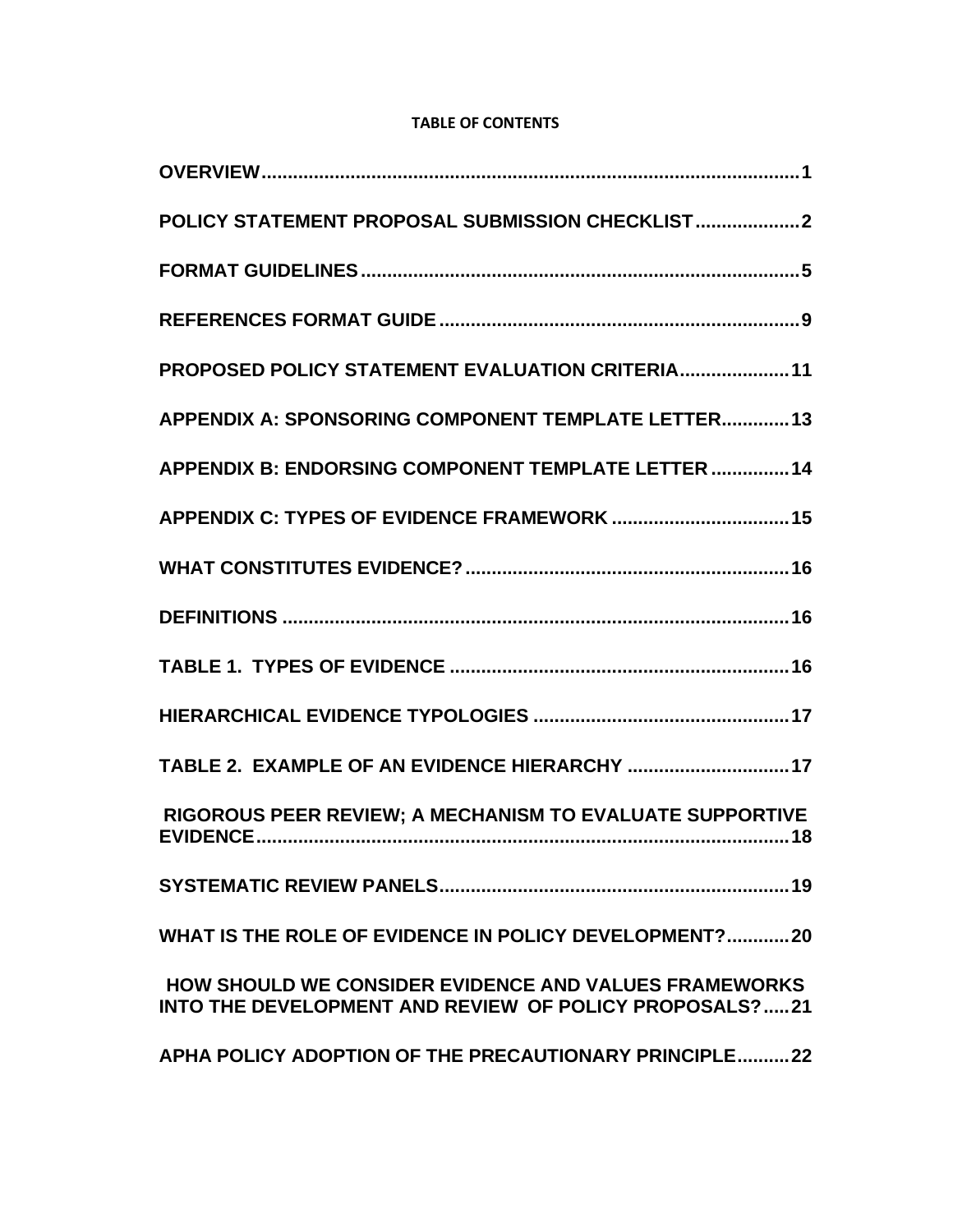| CHECKLIST TO GUIDE THE USE OF EVIDENCE IN THE DEVELOPMENT |
|-----------------------------------------------------------|
|                                                           |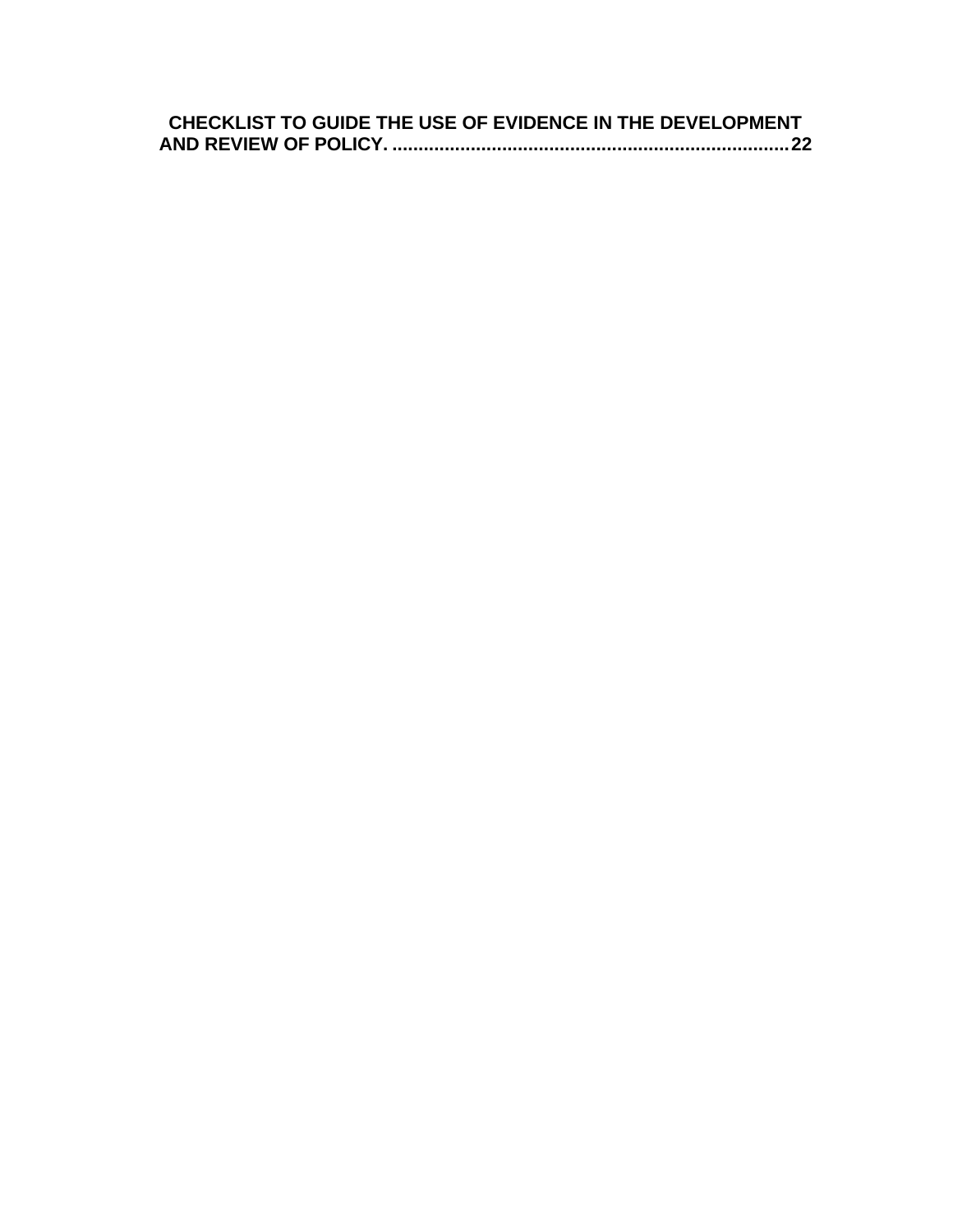#### **Overview**

<span id="page-3-0"></span>The policy statement development process is the mechanism by which the American Public Health Association (APHA) leverages member expertise to draft evidence-based and/or evidence-informed statements addressing issues of concern and importance to the public health community.. The process is intended to develop policy statements on significant public health issues inclusive of action steps that should be taken by entities external to APHA. These adopted policy statements help to inform APHA's position on legislative, regulatory, scientific and health policy and practice issues related to public health and can be used by members to support policy priorities and actions across a variety of areas.

Policy statements must be consistent with APHA's goals, aims and objectives, be relevant to current or future public health issues, and avoid conflict of interest or the appearance of conflict of interest between the author's financial or other personal interests and the goals and policies of the Association.

Each proposed policy statement should represent **substantially new content with externally directed action steps, or a major modification (revision or extension) of an existing policy statement**. If the new proposal updates or supersedes an existing APHA policy statement, the new proposal should explicitly call for the archiving of the older existing policy statement.

Policy statements should be comprehensive in nature and review the breadth of evidence-based strategies to address macro-level public health problems (e.g. public health preparedness for weather-related disasters), rather than focus on a single intervention or strategy for a niche issue (e.g. emergency response plans for hurricanes).

Policy statements should describe and endorse a defined course of action that could range from desired governmental legislation, regulations, and research, to calls for new science, policies and practices for non-governmental organizations and private enterprises.

So as not to date or limit the scope of the policy statement, the proposed statement should not include language with specific bill numbers, names, or presidential administrations. The policy statement can include references to existing time-limited plans, strategies, taskforces, etc.; however, that should not the primary focus of the policy statement.

For more information on the policy statement development process, please refer to the official "[Guidelines For Preparation, Submission, Review, Revision, Consideration, And Adoption Of](https://www.apha.org/-/media/files/pdf/policy/policy_statement_development_guidelines.ashx)  [Proposed Policy Statements.](https://www.apha.org/-/media/files/pdf/policy/policy_statement_development_guidelines.ashx?la=en&hash=3B07E06DEED4886CC585B60A575BBB1C1A118491)"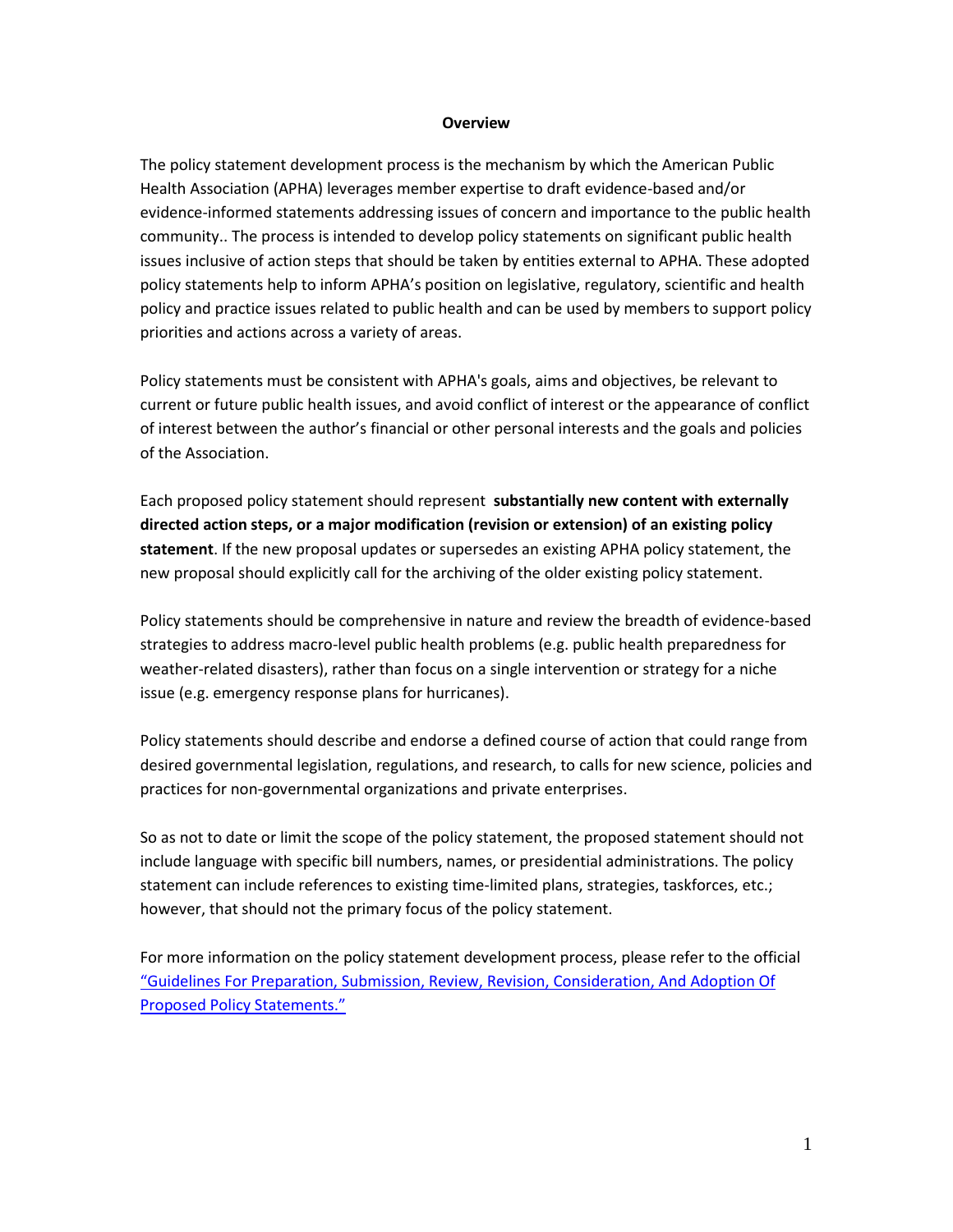## **Policy Statement Proposal Submission Checklist**

<span id="page-4-0"></span>**I (primary author) \_\_\_\_\_\_\_\_\_\_\_\_\_\_\_\_\_\_\_\_\_\_\_\_\_\_\_ acknowledge that the proposal adheres to the guidelines. I understand that failure to include and comply with this list will prevent the proposal from being reviewed. By checking the following items, I acknowledge that the proposal as submitted:** 

*(Double-clicking on the box allows you to select a function to check the box)* 

| Is consistent with APHA's goals, aims and objectives.                                                                                                                                                                              |
|------------------------------------------------------------------------------------------------------------------------------------------------------------------------------------------------------------------------------------|
| Addresses an identified gap for the current year or updates an existing policy<br>statement(s) as recommended (if applicable).                                                                                                     |
| Does not reference to specific bill numbers, names, year or presidential administration<br>so as to not date the policy statement.                                                                                                 |
| Is not solely focused on an existing time-limited plan, strategy, taskforce or committee.                                                                                                                                          |
| Includes the author(s) disclosure statement(s) (see form). There is appropriate<br>disclosure of conflict of interest between the author's financial or other personal<br>interests and the goals and policies of the Association. |
| Is authored and submitted by an APHA member.                                                                                                                                                                                       |
| Includes a letter verifying APHA member unit leadership sponsorship/endorsement (if<br>applicable: for proposals submitted on behalf of or supported by an APHA component).                                                        |
| Lists the primary author(s) name, organization, address, email, phone, member number<br>and APHA member unit.                                                                                                                      |
| Lists collaborating member unit(s) that provided content/guidance to the policy<br>statement proposal's development and their contact information (if applicable).                                                                 |
| Is written in "plain English" - and does NOT use clauses such as "therefore," "noting,"<br>"whereas," "recognizing," etc.                                                                                                          |
| Narrative text (from the Problem Statement through Action Steps) does not exceed 10<br>pages (1.5 spaced).                                                                                                                         |
| Includes 50 or fewer references; statements with more than 50 references upon initial<br>submission will not be reviewed.                                                                                                          |
| Includes and clearly labels the following components in the following order:<br>$\exists$ Title                                                                                                                                    |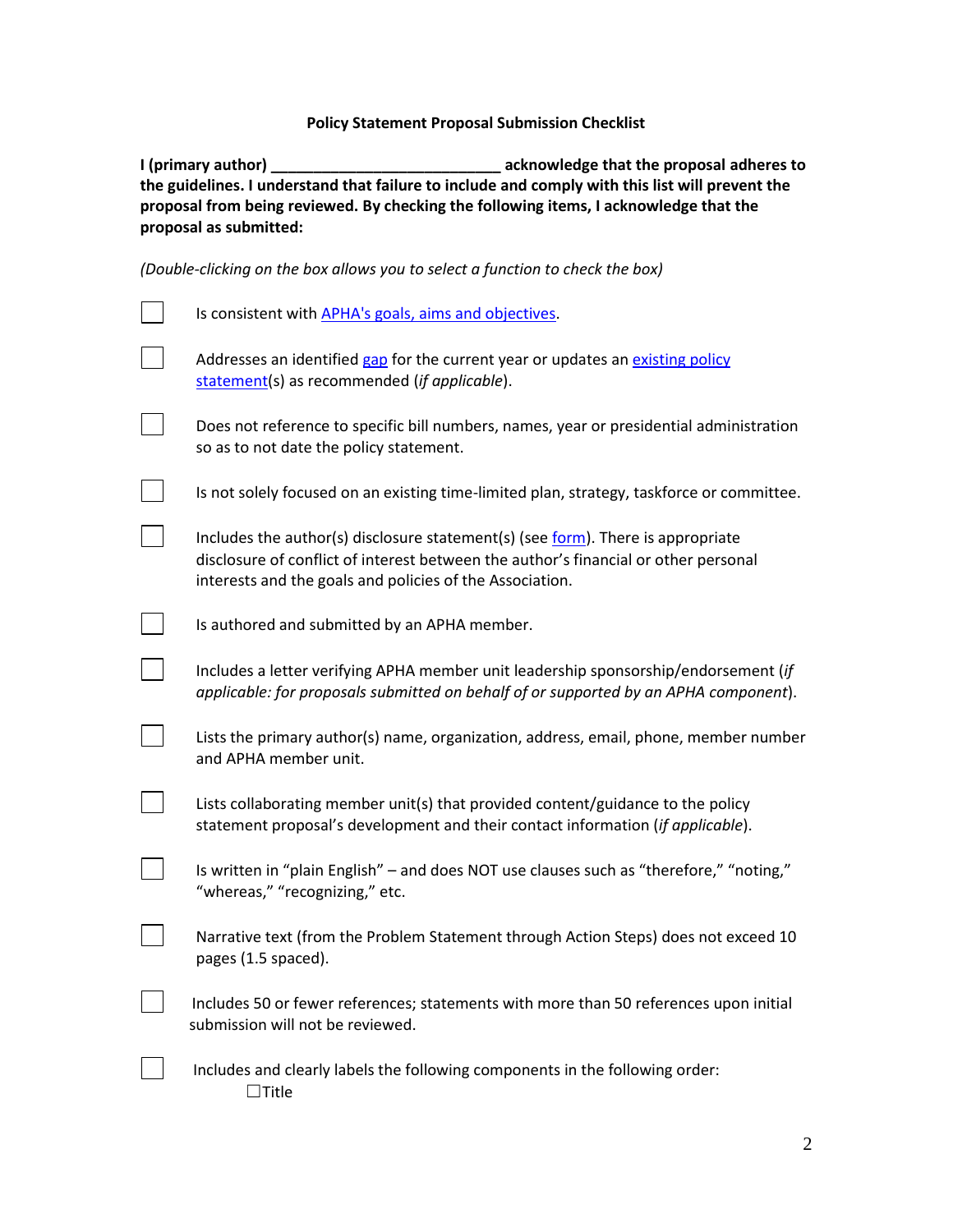☐Summary

- ☐Relationship to Existing Policy Statements
- ☐Rationale for Consideration
- ☐Problem Statement
- ☐Evidence Based Strategies to Address the Problem
- ☐Opposing Arguments/Evidence
- ☐Alternative Strategies (Optional)
- ☐Action Steps
- ☐References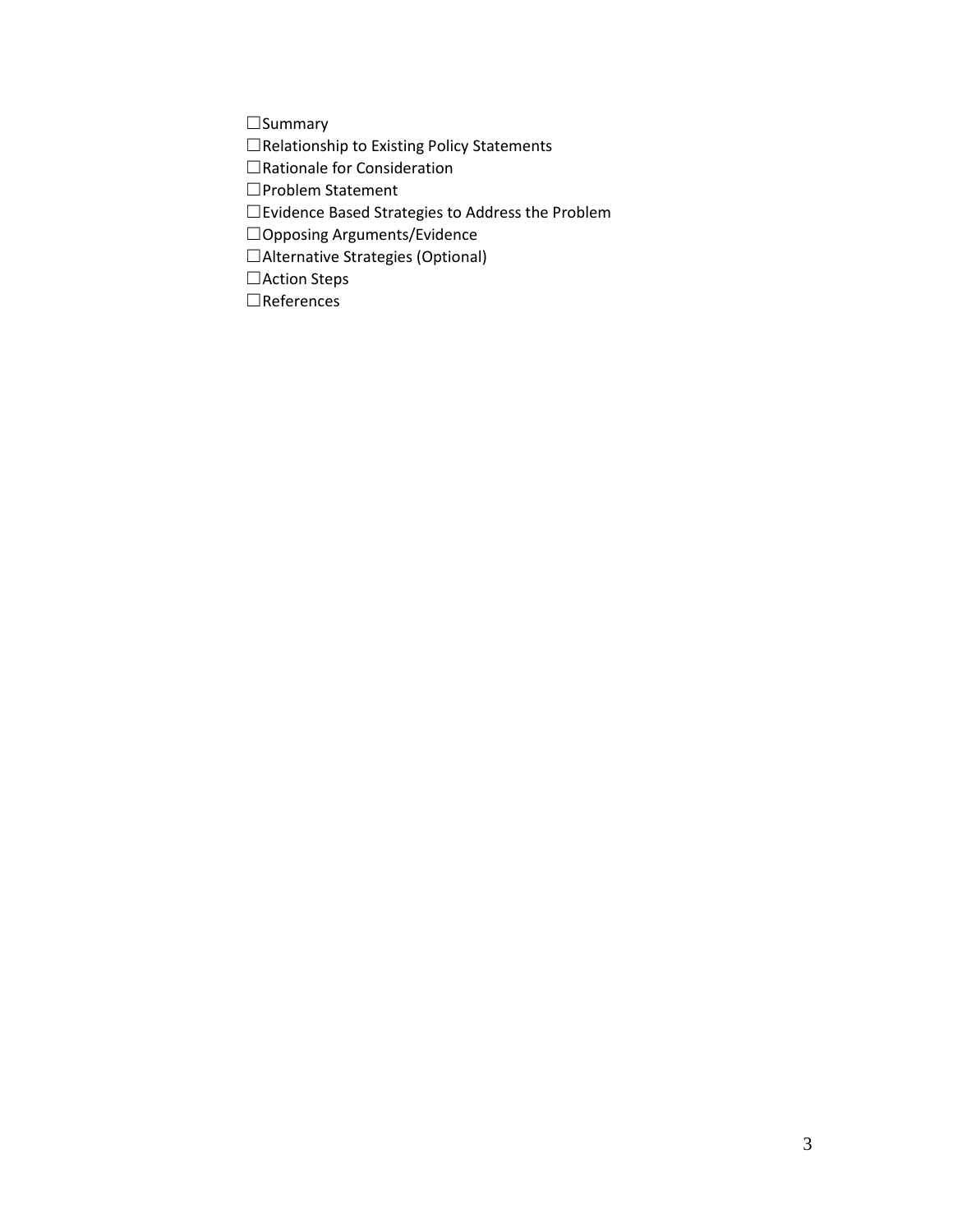In an effort to assist the APHA Executive Board to monitor the Association's mission to create the healthiest nation in one generation, please select from the following leading health indicators that your proposed policy statement addresses (please choose a maximum of three).)

| Access to care                                                                                                                                       | Equality                                                                                                                                                     | Public safety                                                                                                                   |
|------------------------------------------------------------------------------------------------------------------------------------------------------|--------------------------------------------------------------------------------------------------------------------------------------------------------------|---------------------------------------------------------------------------------------------------------------------------------|
| Access to community-<br>based resources (e.g.,<br>support of community<br>living, opportunities for<br>recreational and leisure-<br>time activities) | Equity                                                                                                                                                       | Social determinants of<br>health                                                                                                |
| Access to economic<br>opportunities                                                                                                                  | Gender equality                                                                                                                                              | Social norms and attitudes<br>(e.g., discrimination,<br>racism, and distrust of<br>government)                                  |
| Access to educational<br>opportunities                                                                                                               | Housing (e.g., residential<br>segregation, quality of<br>housing)                                                                                            | Social support (e.g., family,<br>friends, community<br>connectivity)                                                            |
| Access to job<br>opportunities                                                                                                                       | Human rights                                                                                                                                                 | Socioeconomic conditions<br>(e.g., exposure to<br>concentrated poverty<br>and the stressful<br>conditions that<br>accompany it) |
| Access to resources for<br>daily needs (e.g., safe<br>housing, local food<br>markets)                                                                | Justice (e.g., criminal and<br>civil systems,<br>environmental and<br>voting)                                                                                | <b>Transportation options</b>                                                                                                   |
| <b>Educational achievement</b><br>(e.g., quality of education)                                                                                       | Place matters/geographic<br>location (e.g., exposure to<br>crime, violence, social<br>disorder, zip code counts,<br>infrastructure (physical),<br>broadband) |                                                                                                                                 |

To assist in review, please indicate the type of proposed policy statement submitted

| New submission | Resubmission of a    | Update to an active                           | Update to an |
|----------------|----------------------|-----------------------------------------------|--------------|
|                | previously submitted | APHA policy statement.   archived APHA policy |              |
|                | proposed policy      | Please note if the active statement or policy |              |
|                | statement that was   | statement is scheduled   statement            |              |
|                | not adopted by the   | for archiving in two year scheduled for       |              |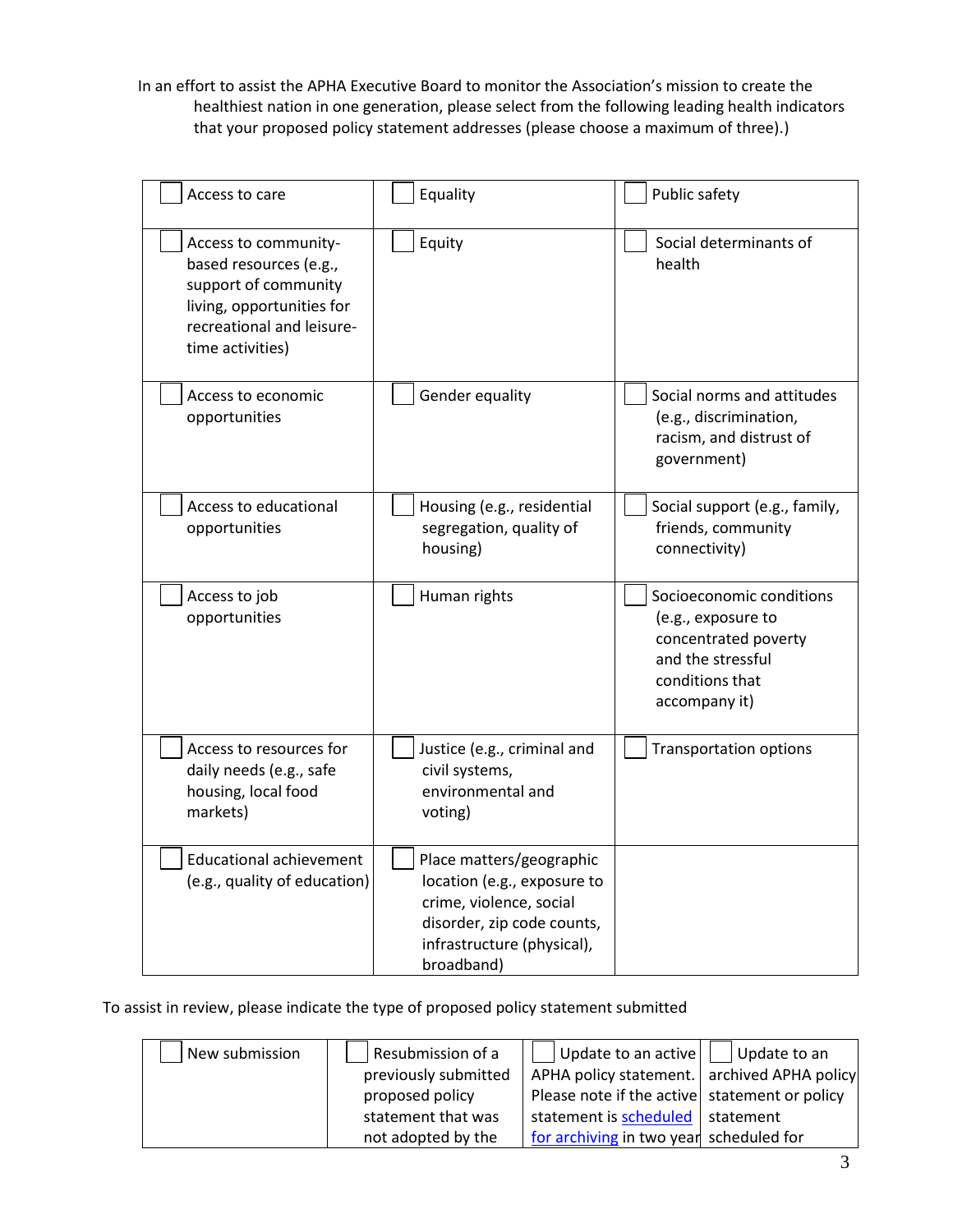| Governing Council.<br>Please note the<br>previous title (if<br>different) and year<br>submitted | of less. | archiving in two<br>years or less |
|-------------------------------------------------------------------------------------------------|----------|-----------------------------------|
|-------------------------------------------------------------------------------------------------|----------|-----------------------------------|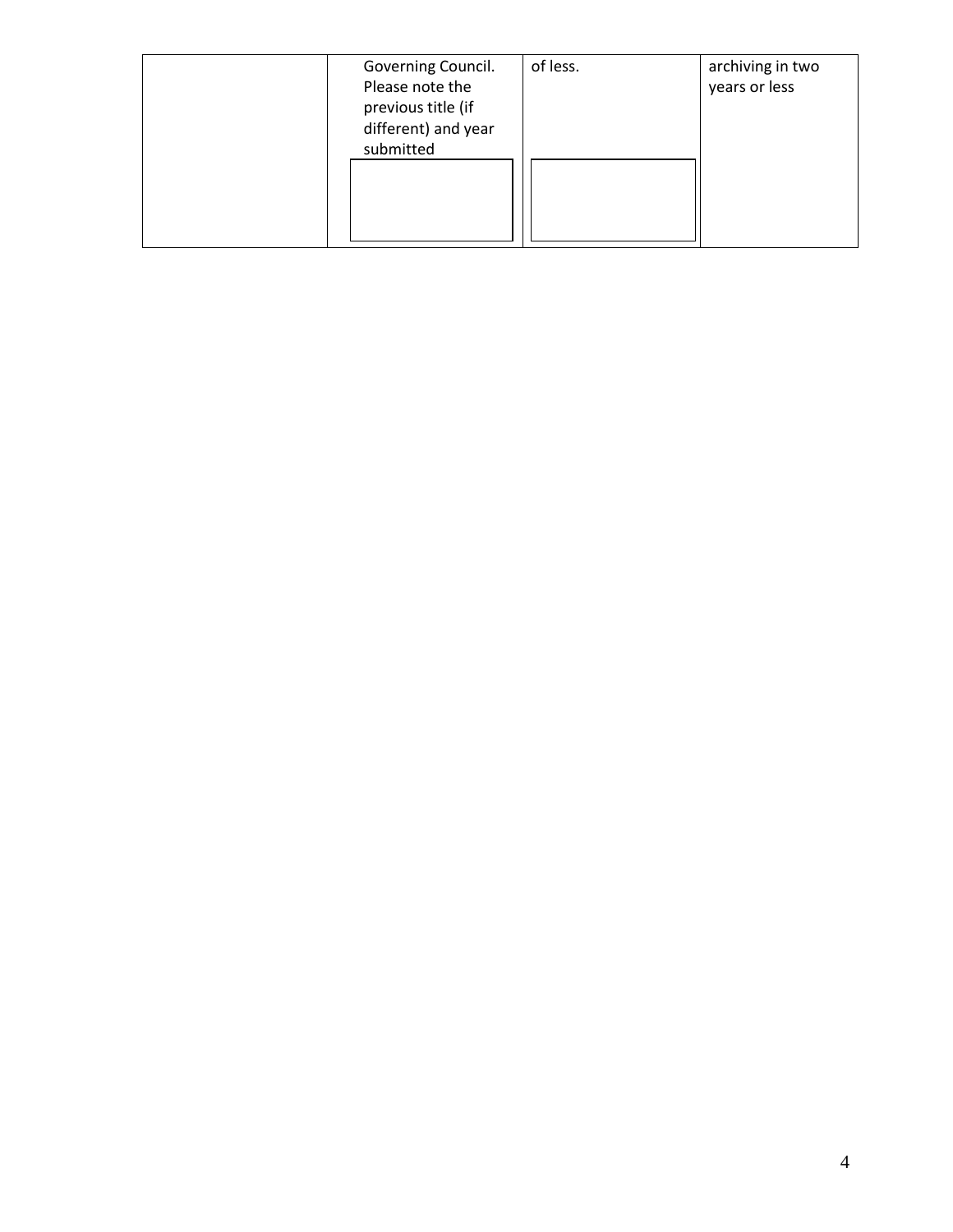# **Format Guidelines**

<span id="page-8-0"></span>Proposed policy statements should identify a public health problem and present an objective summary of the problem. Proposals should be concise, and accurately and effectively use references to justify the call for defined action by entities external to APHA. The recommended format for proposed policy statements is relatively simple, and should facilitate clear and succinct expression. APHA uses a modern, international format. Supporting evidence is presented in paragraph form, with action steps listed in clause form. Proposals cannot exceed 10 pages (1.5 line spacing) in narrative text length or include more than 50 references.

# **Proposed policy statements that fail to include each of the sections below will NOT be reviewed by the Joint Policy Committee.**

- I. **Title**: The title should accurately and succinctly state the public health issue and the type of strategy the policy statement addresses (For example "Support for National Nutrition Monitoring"). The title should not cite a specific act or year.
- II. **Author identification** (If multiple authors, please list the primary contact first):
	- a. Name
	- b. Organization
	- c. Address
	- d. Phone Number
	- e. Email
	- f. APHA member number
	- g. APHA member unit affiliation (e.g. Section/SPIG/Caucus/Forum/Student Assembly/Affiliate)
- III. **Sponsorship/co-sponsorship**: Indicate whether the proposed policy statement was submitted on behalf of an APHA member unit. A signed letter from leadership indicating sponsorship/cosponsorship should accompany proposal submission (see template i[n Appendix A\)](#page-16-0).

# **Proposals that do NOT include the sponsorship letter will be considered to be submitted by the individual listed as the primary author.**

- IV. **Collaborating Units**: The author(s)must include a listing of other individual member(s) or unit(s) that collaborated on the development of the proposed policy statement either by providing content information, review and/or guidance in its development. The contact information for those collaborators should be provided. If no collaboration occurred, the author(s) should state that as well.
- **V. Endorsement:** Indicate any APHA member unit that has reviewed and is in support of the proposal. A signed letter from leadership indicating endorsement should accompany proposal submission (see template in  $\Delta p$  and  $\Delta p$ . \*Endorsements can be obtained at any point in the policy statement developments process.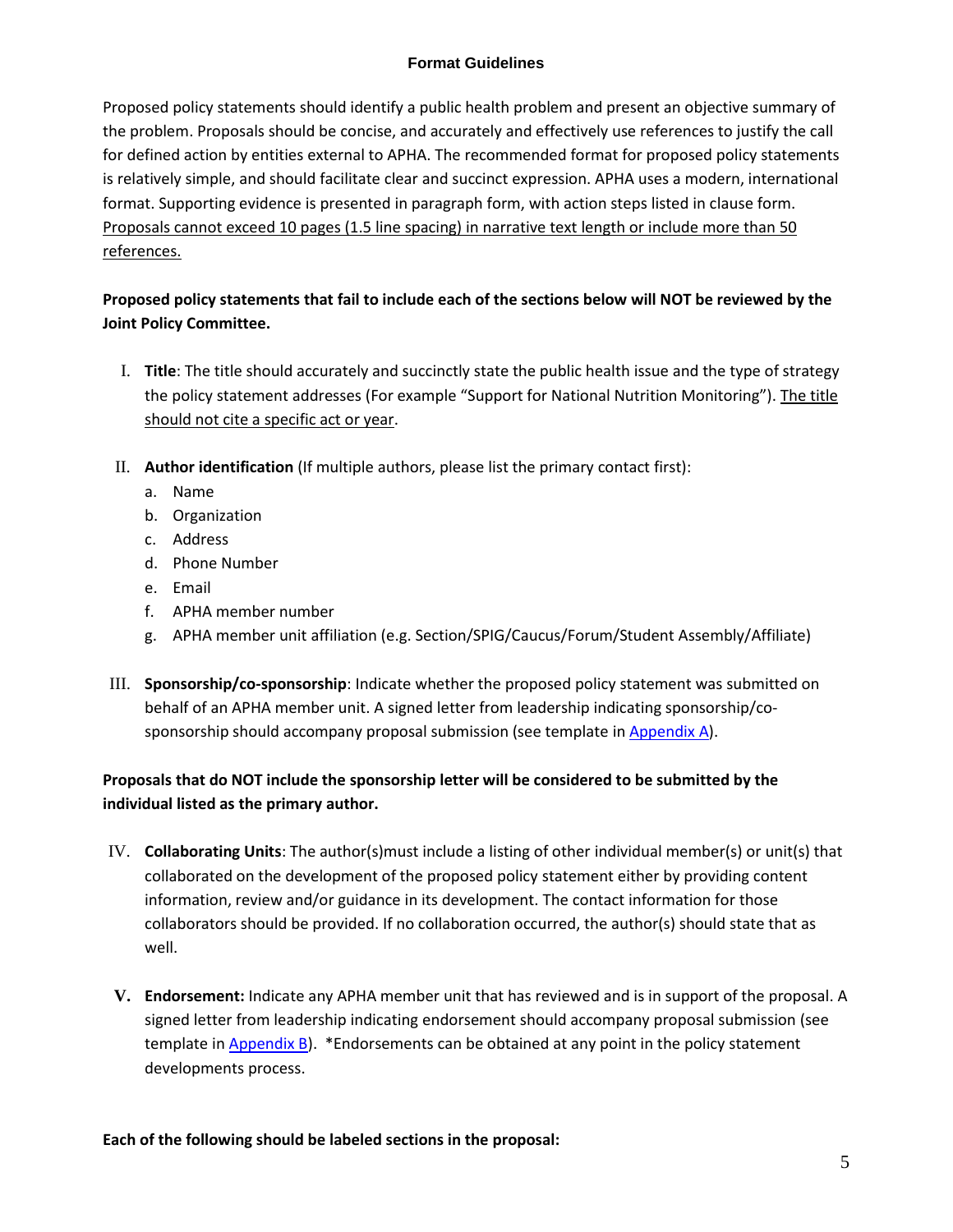VI. **Summary**: In 250 words or less, summarize the problem statement and recommendations contained in the proposed policy statement (Note: This section should NOT contain any references).

**Relationship to existing APHA policy statements**: In this section authors should identify, and list by name and number all existing active (i.e. not archived) APHA policy statements that relate to this public health problem. To view existing APHA policy statements, please see [APHA's policy statemen](http://www.apha.org/policies-and-advocacy/public-health-policy-statements/policy-database)t database. Authors should explicitly state if there are no existing APHA policy statements related to the public health problem to be addressed by the proposed policy statement.

- VII. **Rationale for consideration**. Authors must address whether the proposed policy statement:
	- a. Updates and replaces an existing (active or archived) APHA policy statement. Authors should explicitly state whether the proposed policy statement intends to update and replace an existing policy statement. Authors should list the policy statement numbers of the existing APHA policy statement. **Authors should summarize the changes/additions and indicate the purpose of the update. Please specify if the policy statement being updated is scheduled for archiving in two years or less.**
	- b. Addresses a policy statement gap identified by JPC and APHA staff for the current year. Authors should list the policy statement gap indicated for the current year and discuss how the proposed policy statement addresses the policy statement gap; or
	- c. Addresses a public health issue NOT identified by JPC and APHA staff as a policy statement gap for the current year. Authors should explain why APHA should adopt the proposed policy statement on the public health issue.

Note: All sections above are for internal review purposes only and will be removed from the policy statement if adopted. The 10-page (1.5 line spacing) limit begins with the problem statement section below and ends where the reference list begins.

- VIII. **Problem Statement**: This should succinctly describe the public health problem(s). In developing the problem statement, authors should address the following:
	- a. **Scientific Issues:** Proposed policy statements must:
		- i. Describe the extent of the problem, including the health and economic burden to the society, using the best available science and evidence.
		- ii. State the scientific issue clearly. Use plain English; avoid jargon.
		- iii. Document the issue as a public health problem, using a balanced approach.
		- iv. Describe any disproportionate impact on underserved populations, and ethical, equitable, economic and political issues if any.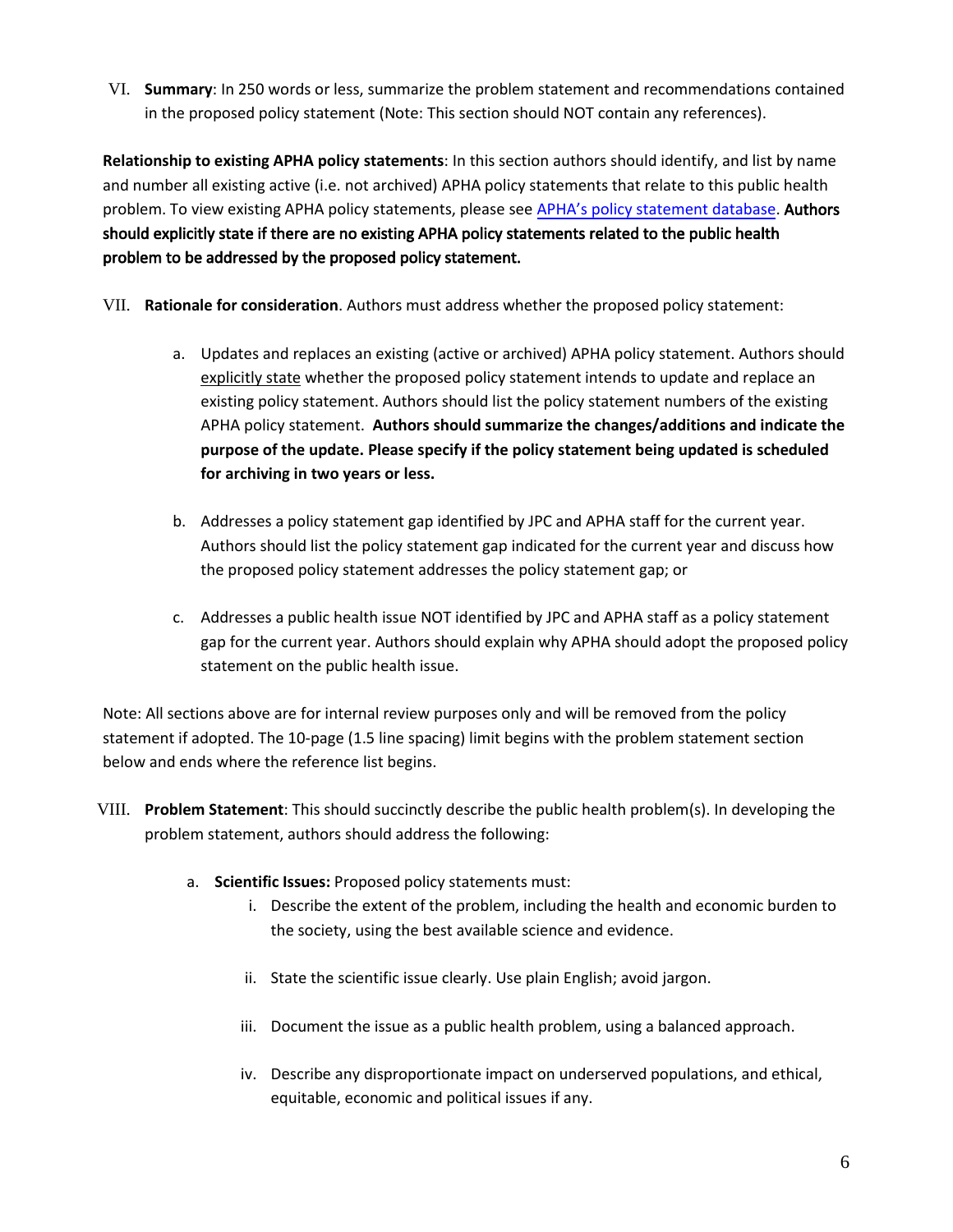- v. Provide evidence that indicates that the problem is consistent with or advances the state of science.
- vi. **Describe any ethical, equitable, economic and political issues** (when appropriate).
- IX. **Evidence-based Strategies to Address the Problem:** Document what interventions and strategy(ies) is/are being proposed to address the public health problem. The interventions and strategy(ies) presented should be based on the problem statement and review of the literature. Examples of strategies include 1) education of the target audience (e.g., general community), 2) advocacy directed to a legislative or administrative body (e.g., second hand smoke exposure in the community or workplace), 3) further scientific research (e.g., relationship of childhood lead poisoning to criminal behavior), 4) regulation by government (e.g., drug or food products), 5) response to an existing problem (e.g., flu shots recommended or required for all health care workers), and 6) remediation (e.g., to an environmental contamination).
	- a. What is the scientific evidence that the strategy is likely to have an impact on reducing the problem or is effective and efficient (cost benefit or cost effective)?
	- b. How big of an impact is it likely to have? Provide reference to scientific or other authoritative evidence for effectiveness of the strategy. Remember to continue the reference numbering sequence started in the problem statement and provide the full citation in the reference section below.
- X. **Opposing Arguments/Evidence**: Identify opposing evidence or alternative points of view to the proposed policy statement — existence and extent of the problem; the validity of the evidence and ethical, equitable and legal issues when appropriate. Clearly address why each identified opposing argument/evidence is not valid (either in general or in regard to the policy proposal) referencing scientific or other authoritative evidence.
- XI. **Alternative Strategies (optional)**: What alternative strategies have been tried or proposed to address the public health problem? Who carries out the strategies and what do they do? Give at least one reference to scientific or authoritative evidence that promotes or documents these strategies and provide the full citation below in the reference section. Justify the interventions/strategies proposed above in Evidence Based Strategies to Address the Problem in relation to these alternative strategies (e.g. more cost effective, greater reach, better equipped to address inequity, etc.). Please indicate if there are no counter points to your knowledge.
- XII. **Action Steps:** Provide action steps for each of the recommended evidence-based strategies listed in section X above**.**

For each action recommended, please indicate *which external entity* (NOT APHA) should do *what* to see that the strategies are promoted or implemented. [There should be no references in this section; the evidence or rationale for the actions recommended in these bullets should be provided in other sections of the proposal.] **The focus of the action steps should be on policy/principle, and not on specific legislation/regulation. All actions MUST be EXTERNALLY directed to entities other than APHA, i.e. APHA calls on X entity to do Y.** Action steps should be feasible, ethical and equitable to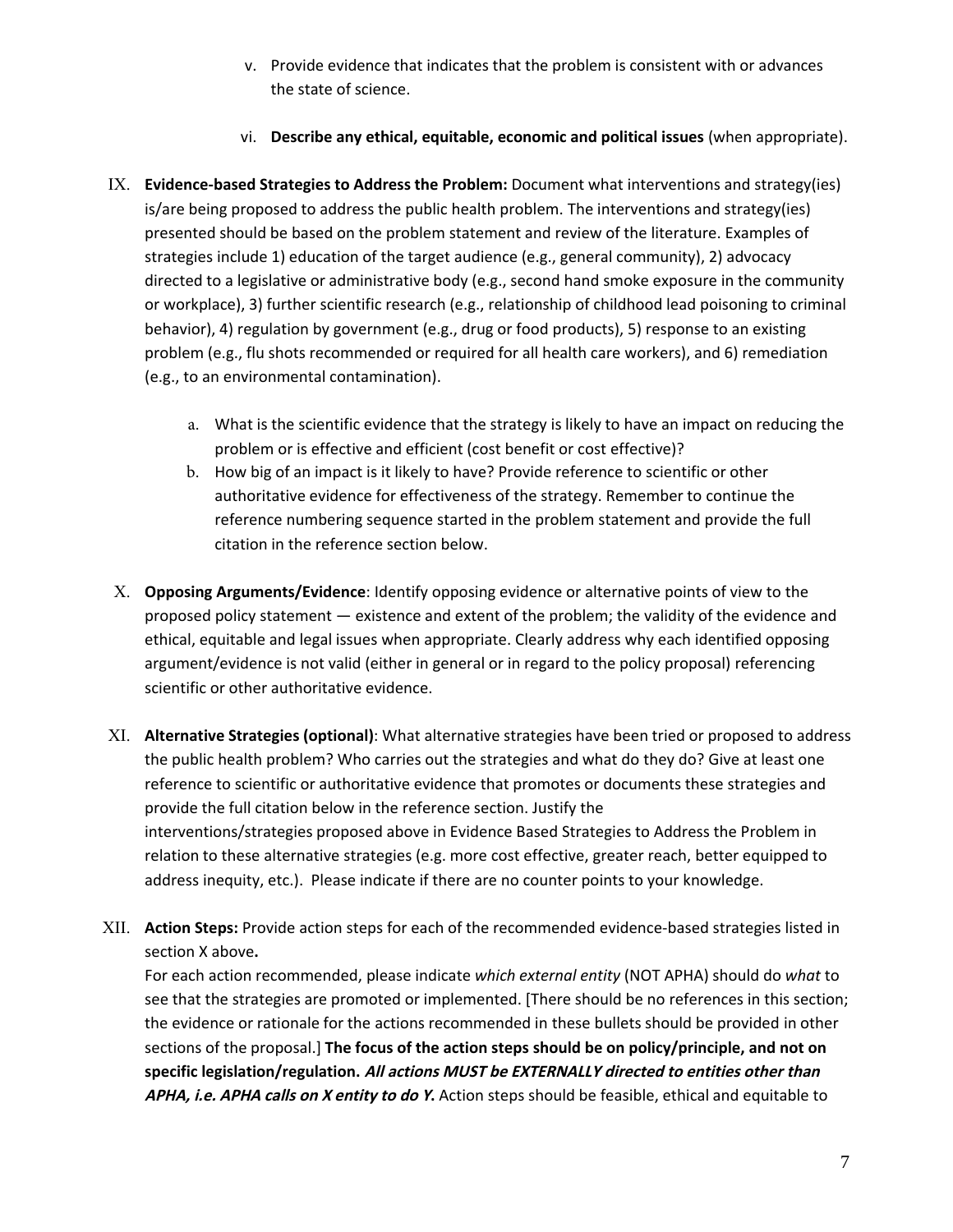undertake. They should also be culturally and linguistically appropriate to any affected populations. Authors should consider any unintended consequences of the action steps.

- XIII. **References (peer-reviewed, primary sources, most recently available):** Authors should provide appropriate references to scientific or other authoritative evidence regarding the size/scope of the problem. Include the best available references that support the text —relevant peer review or evidence-based/ official documents such as OSHA Standards, MMWR, etc.
	- a. **Do NOT use automatic referencing** (i.e. Endnotes). Each reference should be individually numbered and manually entered. Number each new reference the first time it appears; use that number to refer to the reference every time it is cited in the proposed policy statement.
	- b. Provide the full citation for each numbered reference cited in the text of the proposed policy statement. The format to use for citations is that of the American Medical Association[; guidelines found on page 8.](#page-12-0)
	- c. Provide links to full-text of articles online (when available).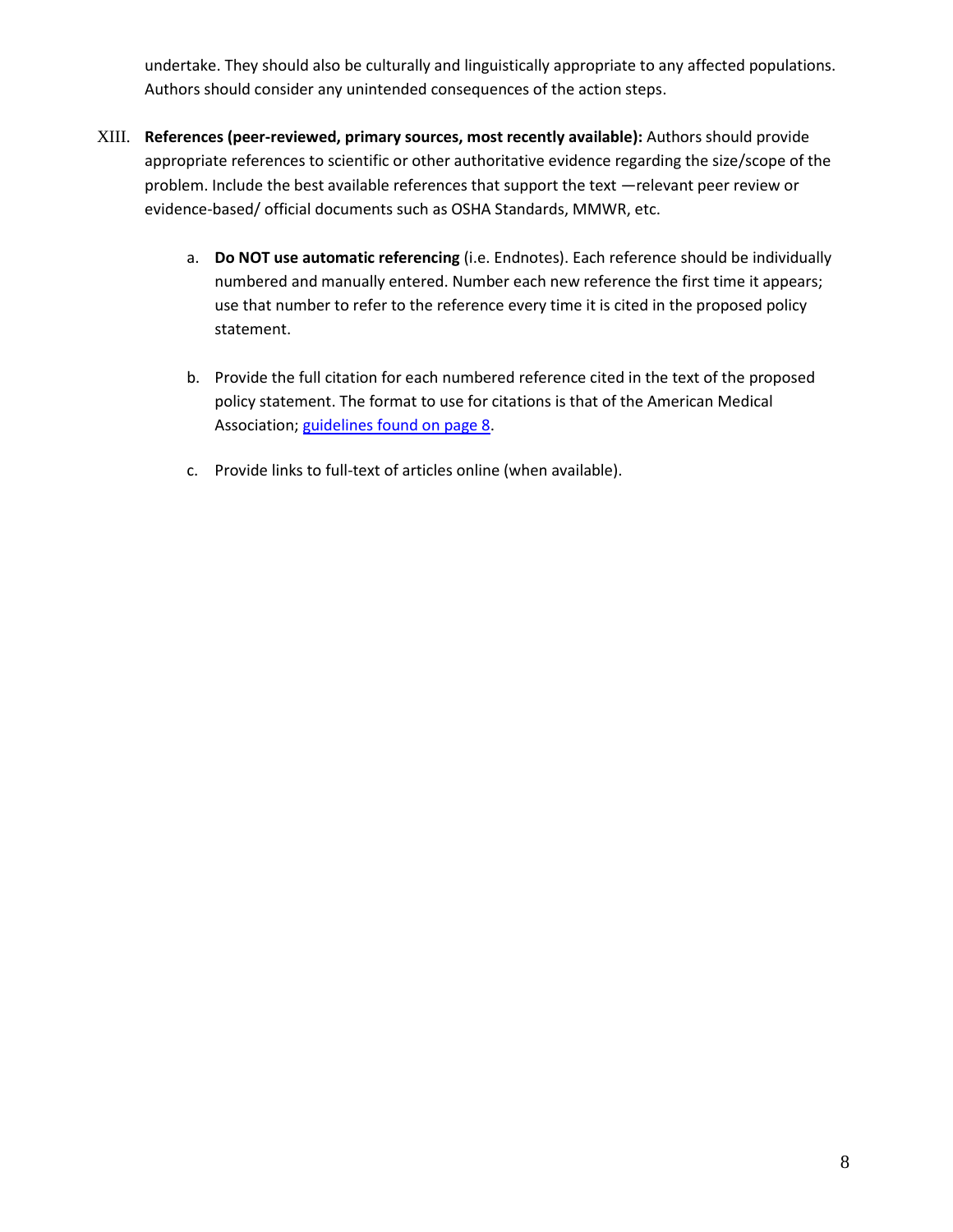# **References Format Guide**

(Based on AMA Reference Style)

## <span id="page-12-0"></span>**Book**

1. Okuda M, Okuda D. *Star Trek Chronology: The History of the Future.* New York: Pocket Books; 1993.

## **Journal or Magazine Article (with volume numbers)**

2. Wilcox RV. Shifting roles and synthetic women in Star trek: the next generation. *Stud Pop Culture.* 1991;13:53-65.

#### **Newspaper, Magazine or Journal Article (without volume numbers)**

3. Di Rado A. Trekking through college: classes explore modern society using the world of Star trek. *Los Angeles Times*. March 15, 1995:A3.

# **Encyclopedia Article**

4. Sturgeon T. Science fiction. In: Lorimer LT, editorial director; Cummings C, ed-in-chief; Leish KW, managing ed. *The Encyclopedia Americana*. Vol 24. International ed. Danbury, Conn: Grolier Incorporated; 1995:390-392.

#### **Book Article or Chapter**

5. James NE. Two sides of paradise: the Eden myth according to Kirk and Spock. In: Palumbo D, ed. *Spectrum of the Fantastic.* Westport, Conn: Greenwood; 1988:219-223.

# **ERIC Document**

6. Fuss-Reineck M. *Sibling Communication in Star Trek: The Next Generation: Conflicts Between Brothers.* Miami, Fla: Annual Meeting of the Speech Communication Association; 1993. ERIC Document Reproduction Service ED364932.

#### **Web site**

7. National Institutes of Health. NIH guidelines on the inclusion of women and minorities as subjects in clinical research. Available at: http://grants.nih.gov/grants/guide/notice-files/not94-100.html. Accessed on July 19, 2000.

8. Lynch T. DSN trials and tribble-ations review. Psi Phi: Bradley's Science Fiction Club Web site. 1996. Available at: http://www.bradley.edu/campusorg/psiphi/DS9/ep/503r.htm. Accessed October 8, 1997.

#### **Journal Article on the Internet**

9. McCoy LH. Respiratory changes in Vulcans during pon farr. *J Extr Med* [serial online]. 1999;47:237-247. Available at: http://infotrac.galegroup.com/itweb/nysl\_li\_liu. Accessed April 7, 1999.

# **Government/Organization Reports:**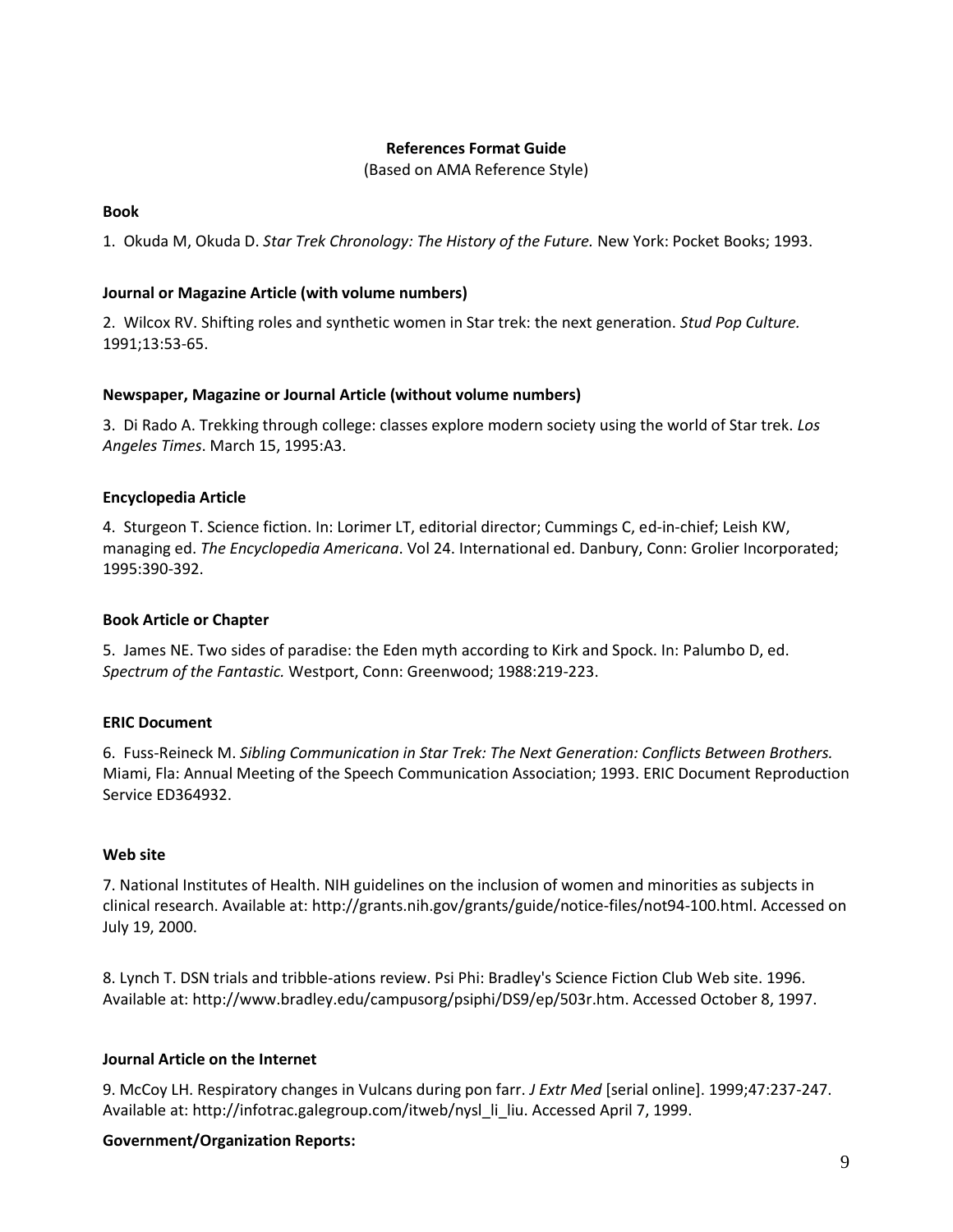<span id="page-13-0"></span>10. US Bureau of the Census. *Statistical Abstract of the United States: 1999*. 119th ed. Washington, DC: US Bureau of the Census; 1999.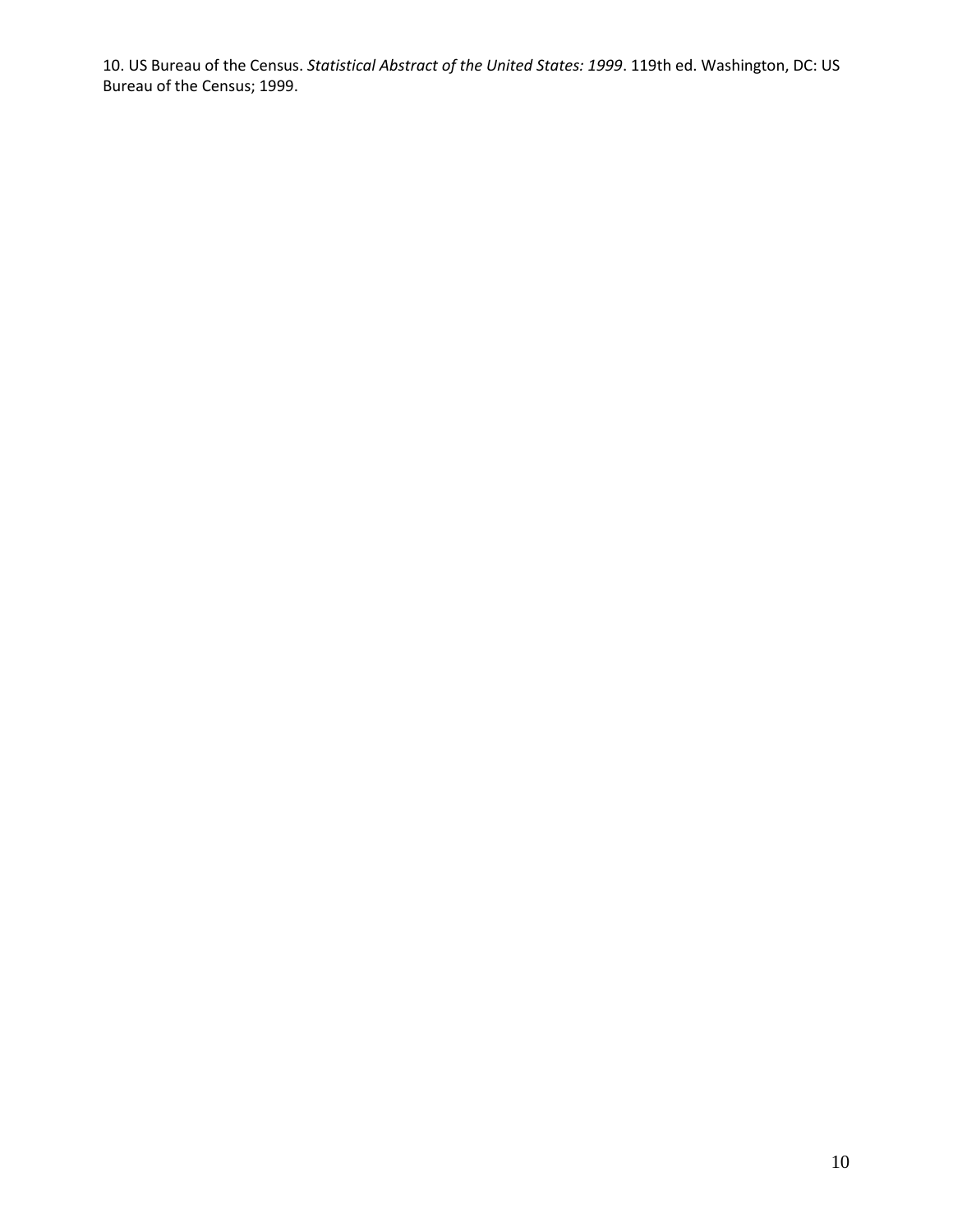## **Proposed Policy Statement Evaluation Criteria**

All proposed policy statements submitted are evaluated on the following criteria:

- I. Format: Is the proposal in the correct format, as outlined in the format guidelines? Are all the required sections included and labeled?
- II. Title: Does the title accurately reflect the problem statement, recommendations and/or action steps?
- III. Relationship to existing APHA policy statements:
	- a. Is there an existing APHA policy statement that covers this issue?
	- b. What is the relationship to existing or archived APHA policy statements?
	- c. Does the proposal update the science of an older policy statement?
- IV. Rationale for consideration.
	- a. Does the author adequately describes the relevance and necessity of the proposed policy statement
	- b. Does the proposed policy statement address a policy statement gap or requested update?
	- c. If the proposed policy statement updates an existing statement, is the rationale for the update well supported?
- V. Problem Statement. Does the problem statement adequately describe the extent of the problem?
	- a. Does description of problem include the best available scientific evidence?
	- b. Are there important facts missing?
	- c. Does that proposed problem statement describe any disproportionate impact on underserved populations?
	- d. Does the proposed problem statement describe any relevant ethical, equitable, economic and political issues?
- VI. Evidence-based Strategies. Does the proposal describe what interventions and strategies are being proposed to address the public health problem?
	- a. Are the proposed strategies evidence-based?
	- b. Does the proposal provide reference(s) or scientific evidence regarding the effectiveness of each listed strategy? Does the proposal include scientific evidence that the proposed strategies are likely to have an impact on addressing the problem and describe the potential impact the strategies are likely to have?
	- c. Are the proposed strategies ethical, equitable and reasonable?
	- d. What other strategies should be considered?
- VII. Opposing Arguments/Evidence. Does the proposal include opposing and/or alternative points of view to the proposal?
	- a. Does the proposal adequately refute the opposing viewpoints?
	- b. What are the strengths and weaknesses of the evidence presented? Is there important evidence missing (i.e., Is this the best available literature and references)?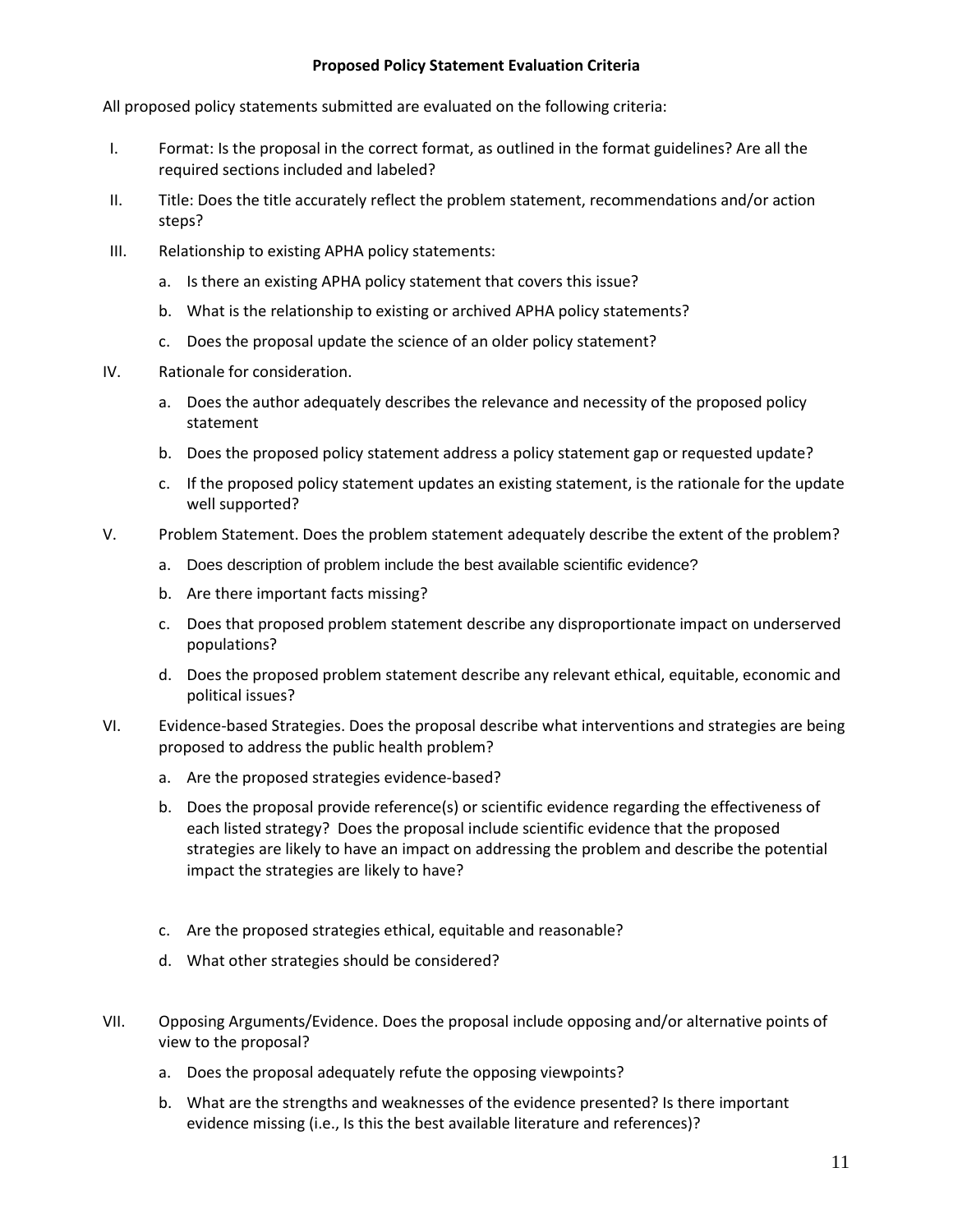- c. Are any opposing views missing?
- VIII. Alternative Strategies (if included): Does the proposal:
	- a. Document evidence on what alternative strategies have been tried or proposed to address the public health problem?
	- b. Explain who carries out the strategies and what do they do?
	- c. Justify the interventions/strategies proposed above in Evidence Based Strategies to Address the Problem in relation to these alternative strategies (e.g. more cost effective, greater reach, better equipped to address inequity, etc.)  $\setminus$
	- d. Indicate if there are no counter points to the author's knowledge?
- IX. Action Steps: Are the action steps:
	- a. Externally-directed (i.e. directs an external entity, NOT APHA, to promote or implement a specific strategy)?
	- b. Focused on policy/principle and not on specific legislation/regulation?
	- c. Supported by the best available evidence or rationale documented in the proposal?
	- d. Evidence-based, feasible, ethical and equitable, and directly tied to the evidence-based strategies listed earlier in the policy?
	- e. Culturally responsive to the under-represented and underserved populations being addressed (if appropriate)?
- X. References: Does the proposal:
	- a. Include references that are connected to the text?
	- b. Include references from peer-reviewed, up-to-date and best available primary sources?
	- c. Provide the full citation for each numbered reference cited in proposal and follow the recommended AMA format?
	- d. Include references that are individually numbered and manually entered? The proposal should also number each new reference the first time it appears, use that number to refer to the reference every time it is cited in the proposed policy statement.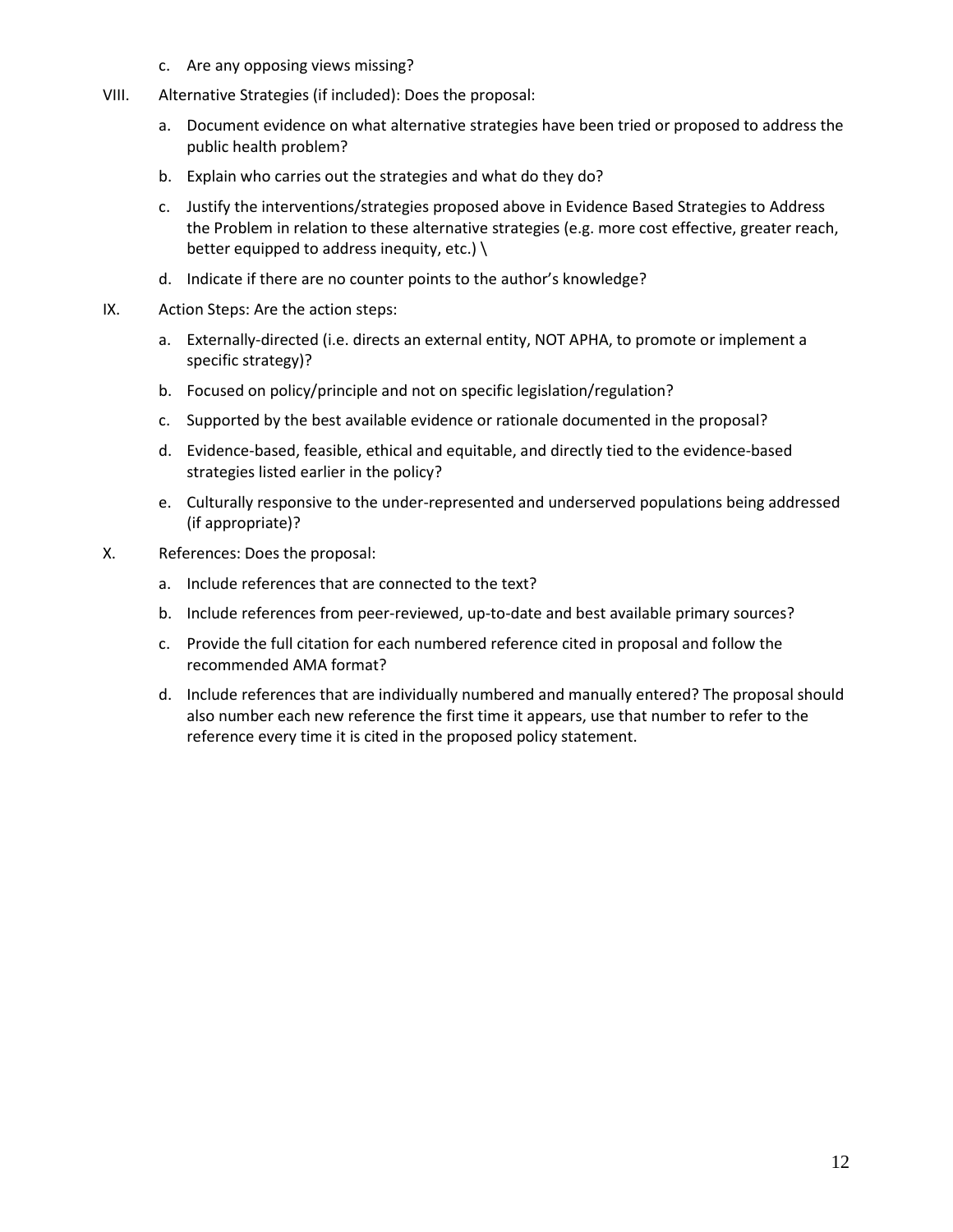# **Appendix A: Sponsoring/Co-sponsoring Component Template Letter**

<span id="page-16-0"></span>*Note: to be considered in the review process, this letter must be completed by the Member Unit Chair/President and submitted by the primary author with the proposal.*

Date: \_\_\_\_\_\_\_\_\_\_\_\_\_\_\_\_\_\_\_

Chair: \_\_\_\_\_\_\_\_\_\_\_\_\_\_\_\_\_\_\_\_\_\_

APHA Component: \_\_\_\_\_\_\_\_\_\_\_\_\_\_\_\_\_\_\_

Email: \_\_\_\_\_\_\_\_\_\_\_\_\_\_\_\_\_\_\_\_

To the Joint Policy Committee:

This letter serves as confirmation that proposed policy statement (title):

\_\_\_\_\_\_\_\_\_\_\_\_\_\_\_\_\_\_\_\_\_\_\_\_\_\_\_\_\_\_ was submitted by \_\_\_\_\_\_\_\_\_\_\_\_\_\_\_\_\_\_\_\_\_\_\_ on behalf of the

(Sponsoring Component) \_\_\_\_\_\_\_\_\_\_\_\_\_\_\_\_\_\_\_\_\_\_\_\_\_\_

Signed,

Chair, \_\_\_\_\_\_\_\_\_\_\_\_\_\_\_\_\_\_\_\_\_\_\_\_\_\_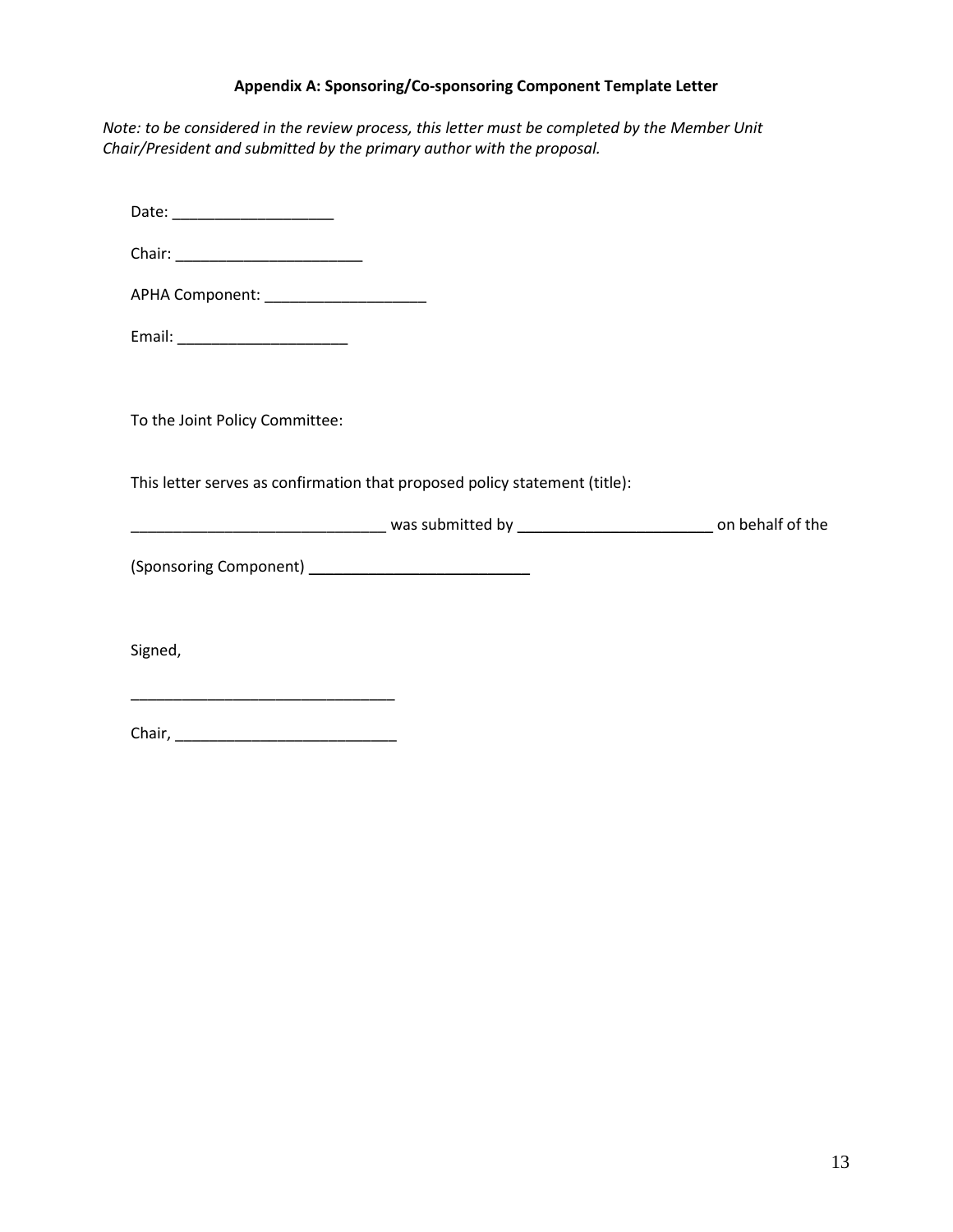# **Appendix B: Endorsing Component Template Letter**

<span id="page-17-0"></span>*Note: to be considered in the review process, this letter must be completed by the Member Unit Chair/President and submitted by the primary author with the proposal.* 

Date: \_\_\_\_\_\_\_\_\_\_\_\_\_\_\_\_\_\_\_

Chair: \_\_\_\_\_\_\_\_\_\_\_\_\_\_\_\_\_\_\_\_\_\_

APHA Component: \_\_\_\_\_\_\_\_\_\_\_\_\_\_\_\_\_\_\_

Email: \_\_\_\_\_\_\_\_\_\_\_\_\_\_\_\_\_\_\_\_

To the Joint Policy Committee:

With this letter I acknowledge that the component has reviewed and endorses proposal (title)

Signed,

Chair, \_\_\_\_\_\_\_\_\_\_\_\_\_\_\_\_\_\_\_\_\_\_\_\_\_

\_\_\_\_\_\_\_\_\_\_\_\_\_\_\_\_\_\_\_\_\_\_\_\_\_\_\_\_\_\_

\_\_\_\_\_\_\_\_\_\_\_\_\_\_\_\_\_\_\_\_\_\_\_\_\_\_\_\_\_\_\_\_\_\_\_\_\_\_\_.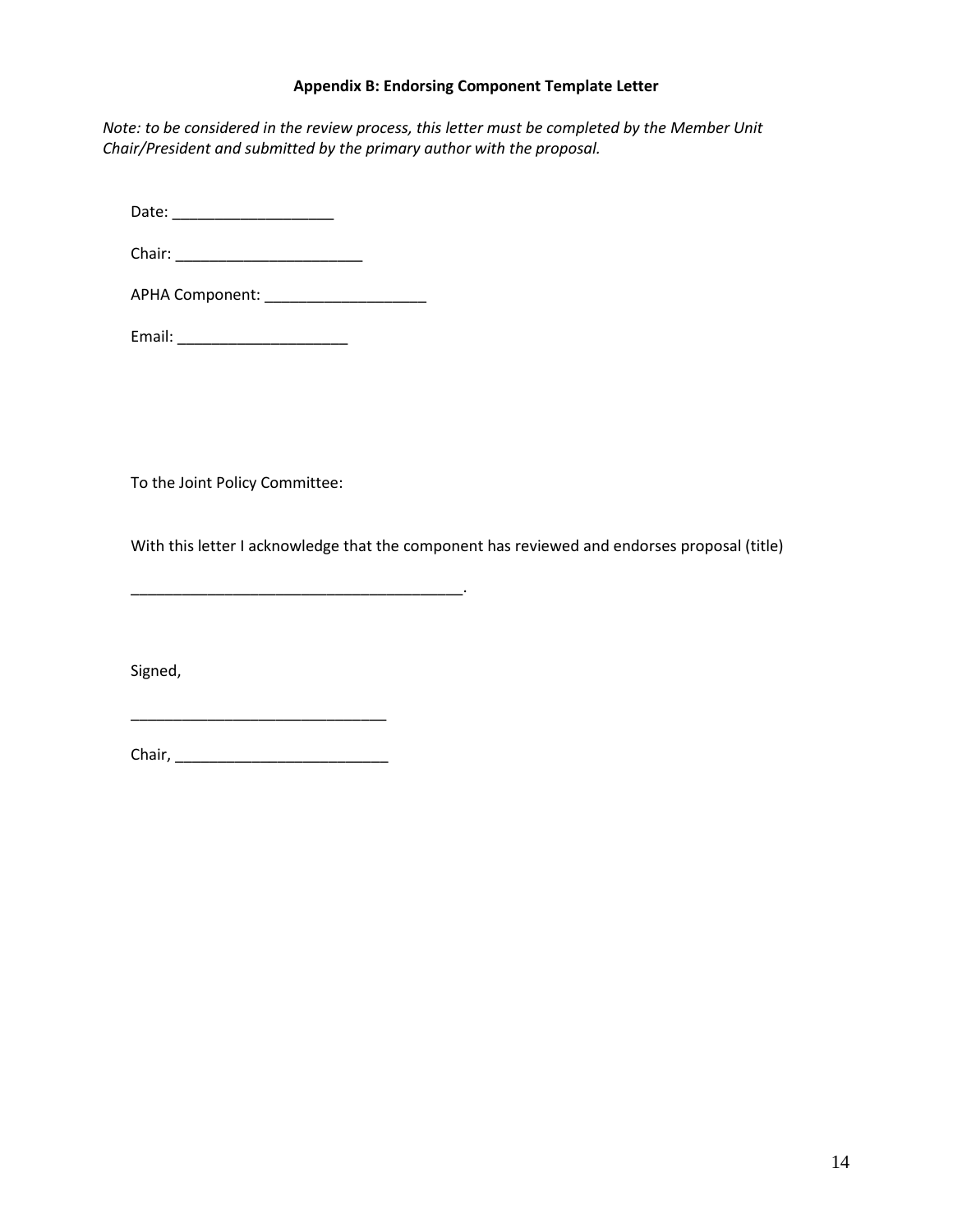## **Appendix C: Types of Evidence Framework**

Report to the Governing Council of the American Public Health Association (APHA)

<span id="page-18-0"></span>A Framework for the Assessment and Incorporation of Evidence in Public Health Policy Development and Review (2013)

## APHA Evidence Based Policy Working Group\*

#### **PREFACE**

The purpose of this document is not to prescribe what the author of a policy or the reviewer of a policy must do; rather, it is intended to promote discussion and thought by authors and reviewers. In summary, we recognize that there is no universal best available evidence for a solution for a public health problem. Indeed, the specifics of each public health problem and recommended actions define, by necessity, the parameters of the evidence to be considered.

# **Introduction Rationale and Purpose**

The APHA is committed to promoting the scientific foundation of public health intervention and health policy and to promoting global health equity. This requires that the APHA develop policies that are aimed toward improving health and health equity, and that are solidly based on the best available evidence.

A clear definition of what constitutes meaningful and valid evidence required for public health intervention and health policy development is often difficult to achieve. In some cases, while there may be no disagreement about the extent and nature of the public health problem, there may be little evidence that a given policy or intervention may actually be successful. In other cases (e.g. international conflict or certain types of environmental pollution), the extent and nature of the threat to public health itself may be the subject of disagreement and the issue of evidence the purported source of contention.

While the importance of "best available evidence" cannot be understated, it should nonetheless be acknowledged that the decision to address or identify a health state in a given population as a problem in need of a solution itself involves an evaluative judgment. In previous policy statements and white papers, APHA has distinguished itself among professional societies by its commitment to health equality and social justice—including the elimination of health disparities and policies which increase environmental justice.

Thus, there is a natural tension between the "best available evidence" and the sense of immediacy to address health equality and social justice issues. The purpose of this document is to provide a coherent framework for developing and reviewing policy statements within APHA that considers both evidentiary and value frameworks. In doing so, we will address the following three questions: 1) what constitutes evidence? 2) What is the role of evidence in policy development? And 3) how should we consider evidence and values frameworks in the development and review of policy proposals?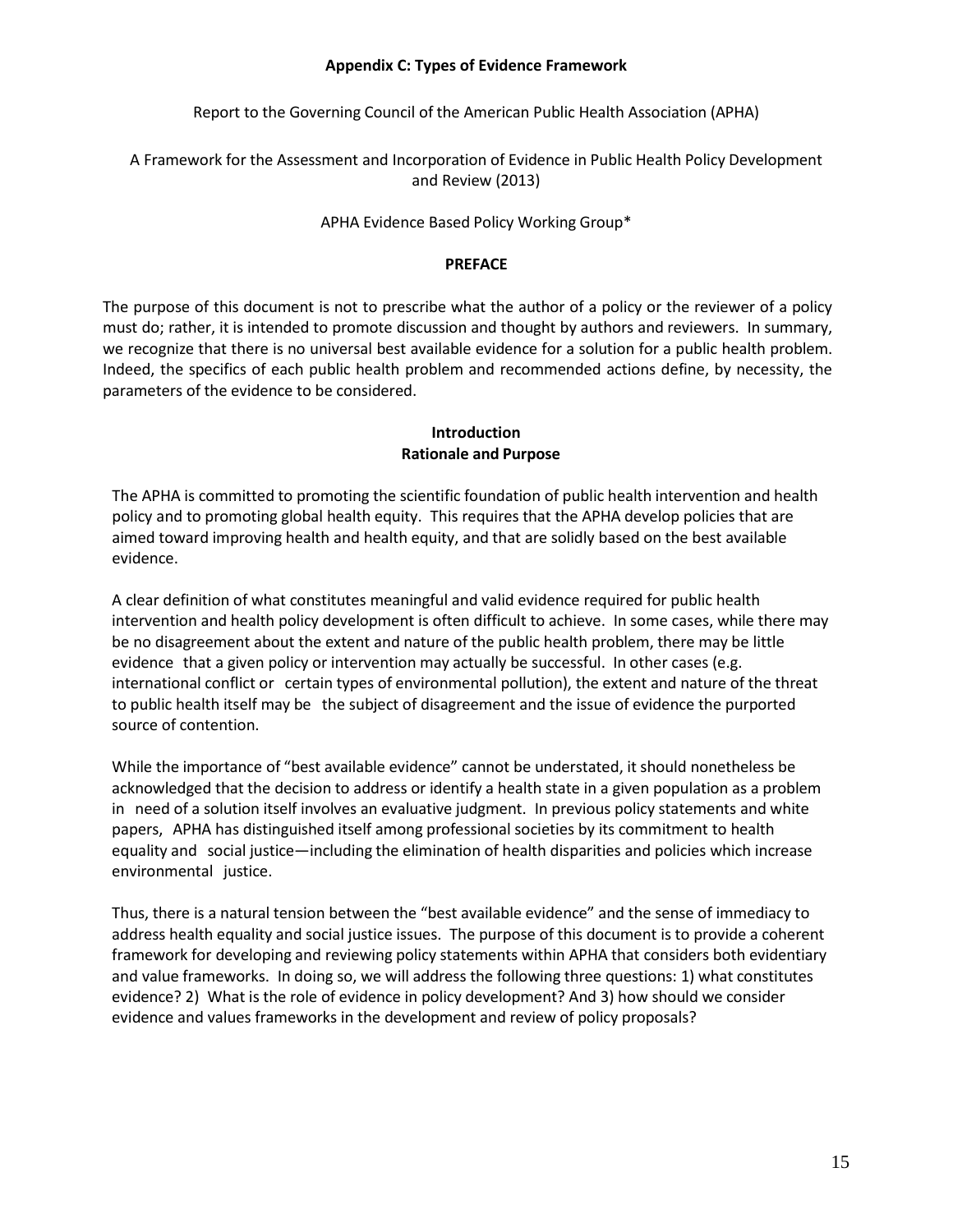# **Definitions**

<span id="page-19-1"></span><span id="page-19-0"></span>Evidence has been defined as "the available body of facts or information indicating whether a belief or proposition is true or valid" (Jewel and Abate, 2001). However, not all beliefs are about "facts", e.g., our moral beliefs reflect value judgments, and propositions can refer to values and norms as well as facts. Evidence is not to be seen as the equivalent of proof. For the purpose of this paper, we are defining **evidence** as any observation that raises the probability that a given factual statement is true. Thus, evidence is always considered with regard to a given factual statement, where a factual statement is an assertion of a claim about "facts" (as opposed to values or norms).

The following are examples of three different types of factual statements relevant to a public health action or policy:

- *Associative: Agent A is associated with outcome B*
- *Causative: Agent A causes outcome B*
- *Proxy: Agent A (e.g., case rate for malaria) approximates B (incidence of malaria) when direct observation or estimation of A is not possible*

A public health action or policy recommendation should take into account the best available evidence for all relevant factual statements, including the existence and nature of a given health problem and the likely outcomes of a proposed policy or intervention. However, note that evidence for the existence of a given health problem is not the same as evidence that a proposed intervention will fix the problem.

Table 1 provides a summary look at the types of evidence employed by the various academic disciplines in no order of hierarchal importance.

<span id="page-19-2"></span>

| <b>Type of Evidence</b> | <b>Characteristics</b>                                                                                                                                                                                                               |  |
|-------------------------|--------------------------------------------------------------------------------------------------------------------------------------------------------------------------------------------------------------------------------------|--|
| Empirical               | Derived from experience that results from observation and<br>experiment (as opposed to theory). Very heavily used in the<br>sciences, empirical evidence is also relied upon in the humanities<br>and social sciences.               |  |
| Experimental            | An experiment is typically used to test a hypothesis or theory.<br>Replication of the results is the standard test of validity.<br>Experimentation is a form of empirical evidence and is very<br>prominent in sciences.             |  |
| Authoritative           | A common way of supporting a claim is to cite an authority's views<br>or estimate of the problem.                                                                                                                                    |  |
| Statistical             | A primary tool for those in the natural and social sciences. It is<br>important not to take statistics at face value, but to critically<br>evaluate the appropriateness of the statistical test and the<br>relevance of the finding. |  |

# **Table 1. Types of Evidence**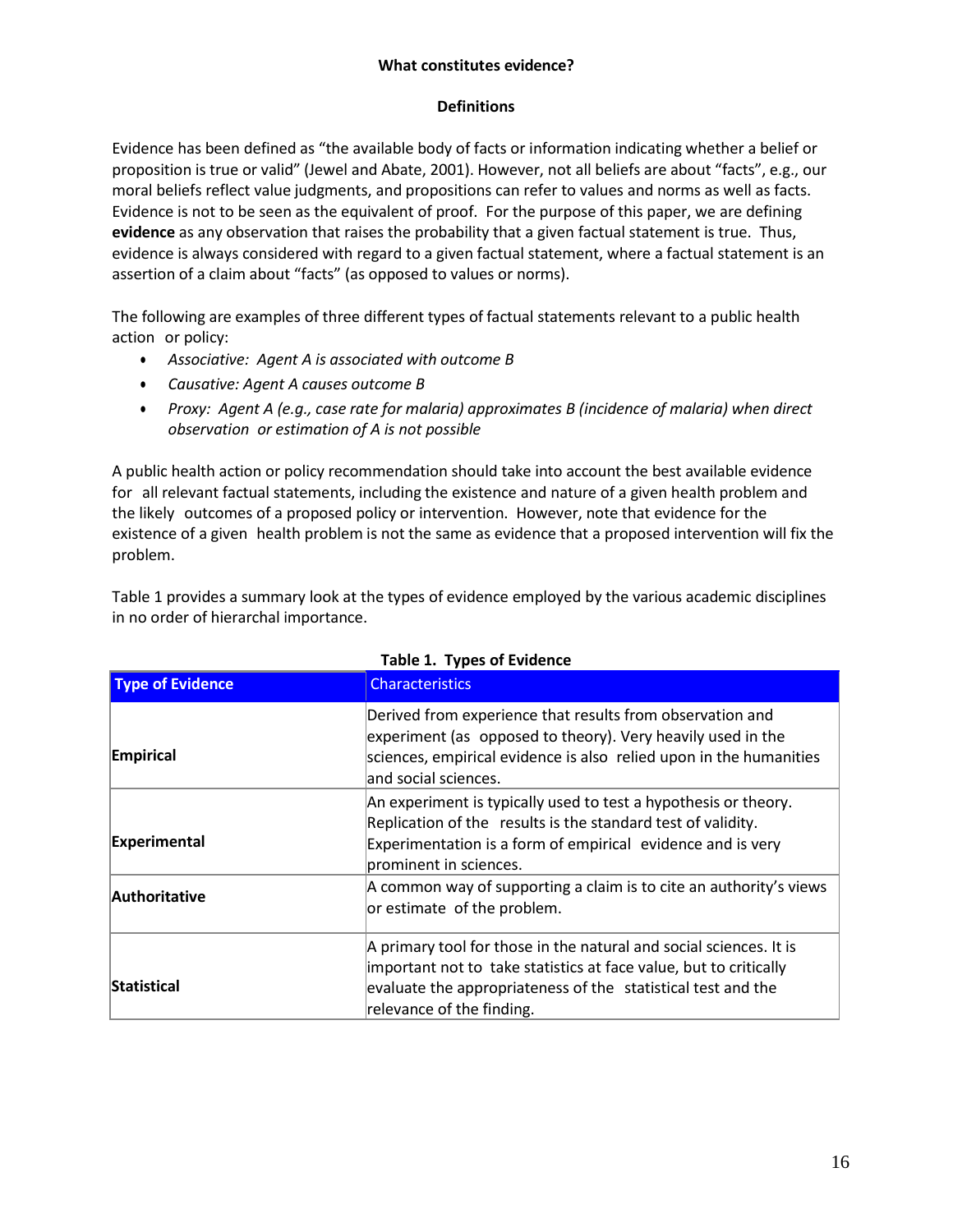| Textual | Although most forms of evidence are typically textual (words on a<br>page, images, video footage, etc.), here we are referring to<br>instances where the "language" itself is fundamentally important,<br>i.e., parts of the text must be explained and argued for. This type<br>of evidence is frequently used in literary studies, but also in law,<br>media studies and other fields. |
|---------|------------------------------------------------------------------------------------------------------------------------------------------------------------------------------------------------------------------------------------------------------------------------------------------------------------------------------------------------------------------------------------------|
| Media   | Newspaper, television, internet accounts by established news media<br>personnel and posts by individuals.                                                                                                                                                                                                                                                                                |

Adapted from Source: https://sites.google.com/a/colgate.edu/getting-started/doing-goodresearch/types-of-evidence

A public health action or policy recommendation, by its nature, is developed within the context of an acknowledged or underlying value framework. The following are examples of recommended policy actions and the implicit values or assumptions underlying them:

# *"Congress must regulate agent A in order to reduce levels in the environment in order to prevent cases of disease B among population X."*

Implicit values or assumptions:

- Prevention of disease B in population X is important. *Value judgement.*
- Congressional regulation will indeed reduce exposure to agent A. *Factual claim—requires evidence*
- Prevention of disease B is more important than treatment of the disease. *Value judgement*

*"More funding for research on disease X is needed."*

# Implicit values/assumptions:

- Having disease X is a problem. *Value judgement*
- The amount of research dollars spent necessarily translates into quality research. *Factual claim—requires evidence*

# **Hierarchical Evidence Typologies**

<span id="page-20-0"></span>For statements that can be tested by experimental means, Table 2 provides a single example of the many evidence hierarchies ordered from the 'strongest' evidence (category I) to the 'weakest' evidence (category III). *The use of this example should not be construed as suggesting it is the best hierarchy for all situations.*

<span id="page-20-1"></span>

| <b>Levels of Evidence</b> | <b>Example</b>                                                                                                                        |
|---------------------------|---------------------------------------------------------------------------------------------------------------------------------------|
| Category I:               | Evidence from multiple converging randomized controlled<br>trials. Evidence from systematic reviews of multiple<br>controlled trials. |

# **Table 2. Example of an Evidence Hierarchy**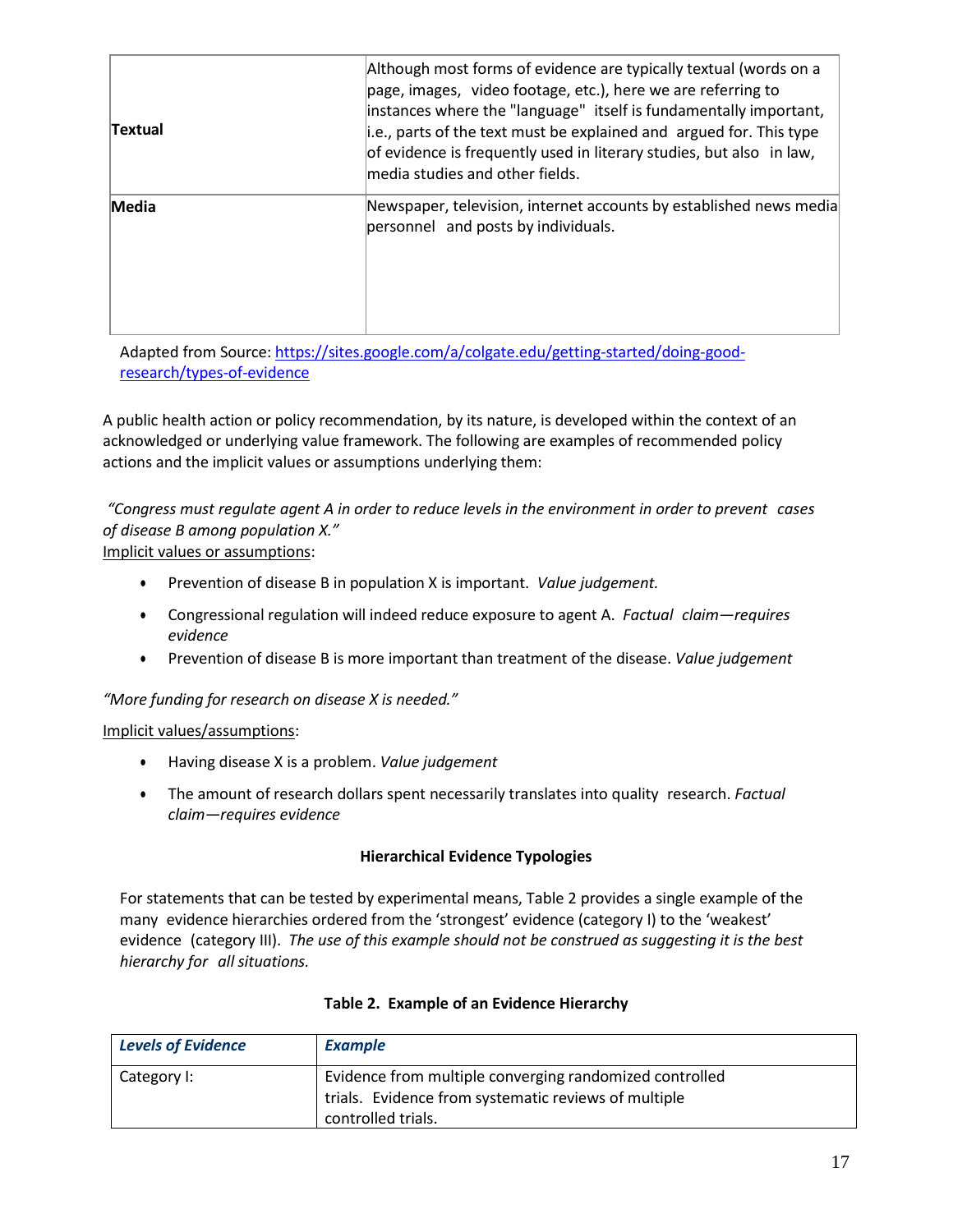| Category II-a: | Evidence from at least one or more properly randomized<br>controlled trial Converging evidence from more than one well-<br>designed controlled trials without randomization                                                                                              |
|----------------|--------------------------------------------------------------------------------------------------------------------------------------------------------------------------------------------------------------------------------------------------------------------------|
| Category II-b: | Converging evidence from well-designed cohort or case-control analytic<br>studies, preferably from more than one center or research group.                                                                                                                               |
| Category II-c: | Evidence from multiple times series with or without intervention or<br>dramatic results in uncontrolled experiments such as the results of the<br>introduction of penicillin treatment in 1940 during WWII.                                                              |
| Category III:  | Opinions of respected authorities, based on clinical experience, descriptive<br>studies and case reports, or reports of expert committees.<br>Converging evidence from numerous qualitative data sets yielding expert<br>opinions or general acceptance of the postulate |

Source: Harris, R.P. et al. (2001)

**However, the best available evidence is defined in accordance with a given statement.** Thus, for some statements, qualitative data may be most relevant. For example, the results of a focus group with refugees of war could provide more specifics in support of a statement on the horrors of war. For other statements, quantitative data, higher in the hierarchy, is relevant. Evidence hierarchies can be misleading, however, because they are not crafted with the specific statement under consideration. We cannot know *a priori* which type of evidence is stronger unless we know what question that evidence is being used to answer. The appropriateness of a given evidence hierarchy should be considered by the author and reviewer of each policy statement. The use of an existing framework (as shown in Table 2) may not be relevant to a given statement under consideration.

# **Rigorous peer review; a mechanism to evaluate supportive evidence**

<span id="page-21-0"></span>Academic journals are generally regarded as the *sine qua non* for evidence-based information provided the journal is reputable, scholarly, and relevant to the policy at hand. Ideally, published articles are reviewed by knowledgeable peers who evaluate the paper with respect to whether the methodology is appropriate to the research question, the sample size—if relevant—is adequate, choice of statistical methods (if relevant) is appropriate and results accurately interpreted, and the conclusions are warranted.

Within peer reviewed journals there is publication bias,( e.g., negative findings are often not published) that is not insignificant and should be considered. For example, Melander et al. (2003) found systematic bias in the academic literature on selective serotonin reuptake inhibitors (SSRIs) through multiple publication, selective publication, and selective reporting in studies funded by the pharmaceutical industry. Further, peer reviewed studies are not about establishing certainty or even minimizing uncertainty, all are subject to limitations, a natural part of the scientific enterprise.

On-line and open access journals are relatively new vehicles for publishing scholarly work. The quality of the peer review process varies. Attention to the journals' quality and reputation, including impact factors, can be an additional guide in evaluating evidence cited.

# **Validated Evidence in Other Arenas**

In some cases, peer reviewed studies may not be available when the matter is too current or the possibility of conducting a study for peer review remote, yet where there may be good evidence. For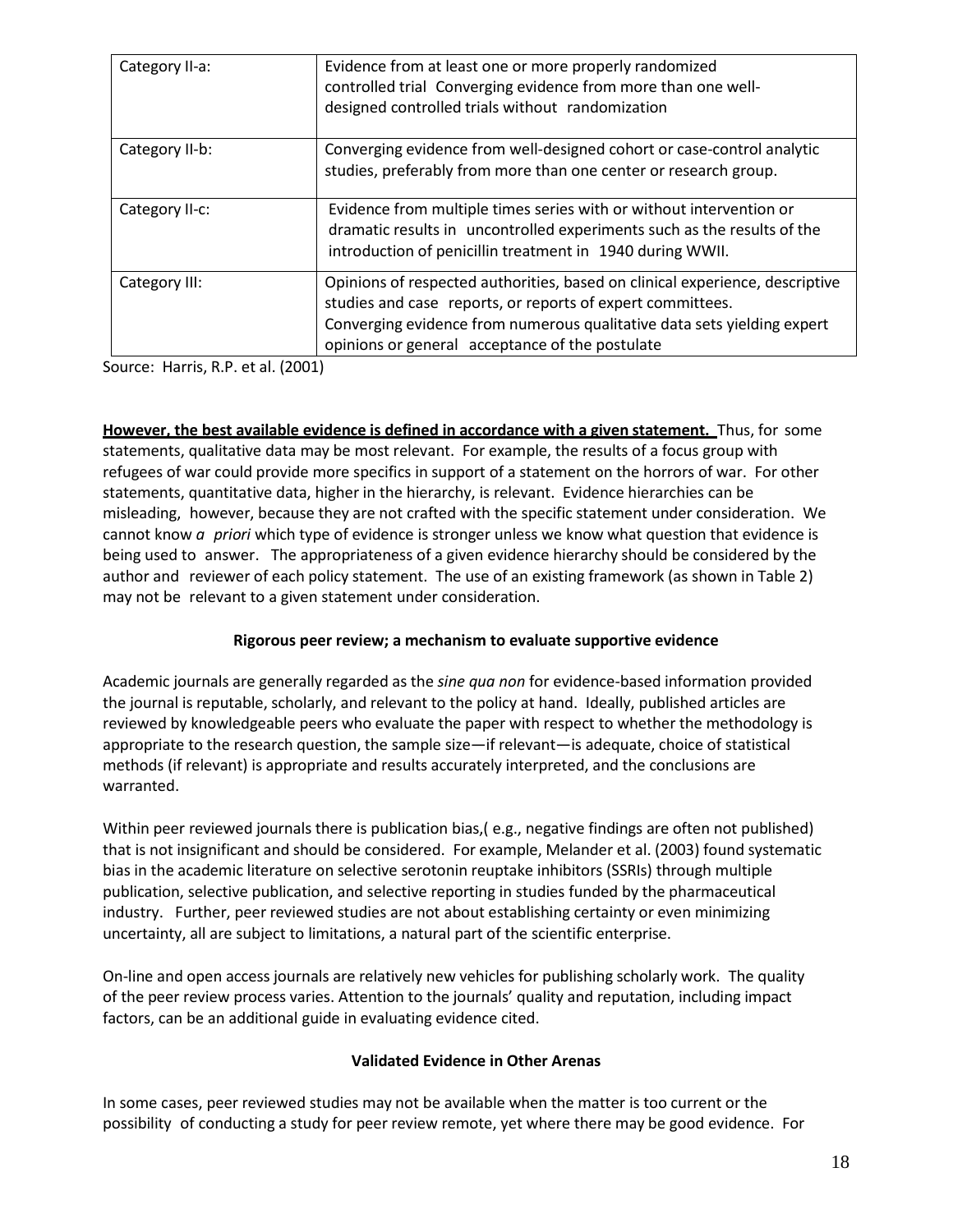example, a policy proposed for 2013 speaks to solitary confinement in the prison system. The nature of the issue itself creates challenges for research---e.g., gaining access to a protected population, and complex ethical concerns. There are, as a result, limited peer review studies. Nevertheless, evidence in relation to effects on the prison population is available through media reports, legal testimony and focus groups.

# **Systematic Review Panels**

<span id="page-22-0"></span>In addition to looking at individual articles of reports on a subject, various disciplines have created or support organizations, panels and other vehicles to assess the credibility and quality of evidence that is available. Evidence for a given statement may have been previously reviewed and weighted using a pre- defined method with a predetermined set of necessary scientific expertise. Several organizations, including the Institute of Medicine (IOM), the Agency for Research on Cancer (IARC), PRISMA [\(www.prisma-statement.org\)](http://www.prisma-statement.org/), The Cochrane Collaboration [\(www.cochrane.org\)](http://www.cochrane.org/), and others have established methods for identifying a panel of experts and conducting a thorough systematic review.

For example, the *Cochrane Handbook for Systematic Reviews of Interventions* defines Systematic Reviews as the following:

- Systematic reviews seek to collate all evidence that fits pre-specified eligibility criteria in order to address a specific research question.
- Systematic reviews aim to minimize bias by using explicit, systematic methods.
- The Cochrane Collaboration prepares, maintains and promotes systematic reviews to inform healthcare decisions (Cochrane reviews).
- Cochrane reviews are published in the *Cochrane Database of Systematic Reviews* in *The Cochrane Library.*
- The *Cochrane Handbook for Systematic Reviews of Interventions* contains methodological guidance for the preparation and maintenance of Cochrane Intervention reviews and Cochrane Overviews of reviews.

In contrast to clinical decision making or the design of behavioral interventions, where there may be several randomized trials that provide evidence for the efficacy of a particular intervention, public health policy statements may often be proposed within the context of a relative lack of information regarding how the proposed intervention may actually result in a desired outcome or the value of one intervention relative to another possible intervention. In some cases, this is because the tightly controlled experimental conditions defined by prespecified inclusion and exclusion criteria that are used in clinical trials are rarely available for studying public health interventions or problems, which take place in "realworld" settings in which researchers have much less control of confounding variables. In other cases, this is due to the unethical nature of certain public health experiments. A policy statement recommending the reduction of maternal exposure to coal fired power emissions could not be expected to identify evidence from a randomized trial of mothers who were exposed/unexposed to coal fired power plants during pregnancy as such data could not be ethically obtained. In some cases it is simply impossible to conduct large-scale, multifaceted public health research due to "feasibility, cost, and political acceptability." (Carter et al 2011) In these cases corollary supporting evidence, related evidence from similar research, or expert opinion may be the best evidence available – and as such should be given appropriate consideration.

Furthermore, not every issue (statement) of concern to APHA may have been the subject of a review and possibly not published in a peer reviewed journal. For example, health issues in the context of human rights abuses, the plight of refugees, and casualties of war may not be easily studied nor the subject of a formal study and peer reviewed article. Nonscientific data sources may be textual, contextual, observational, accepted expert opinions, or derived from other similar evidence sources. In this case those sources may be the best, and in some cases the only, data or evidence available. Under these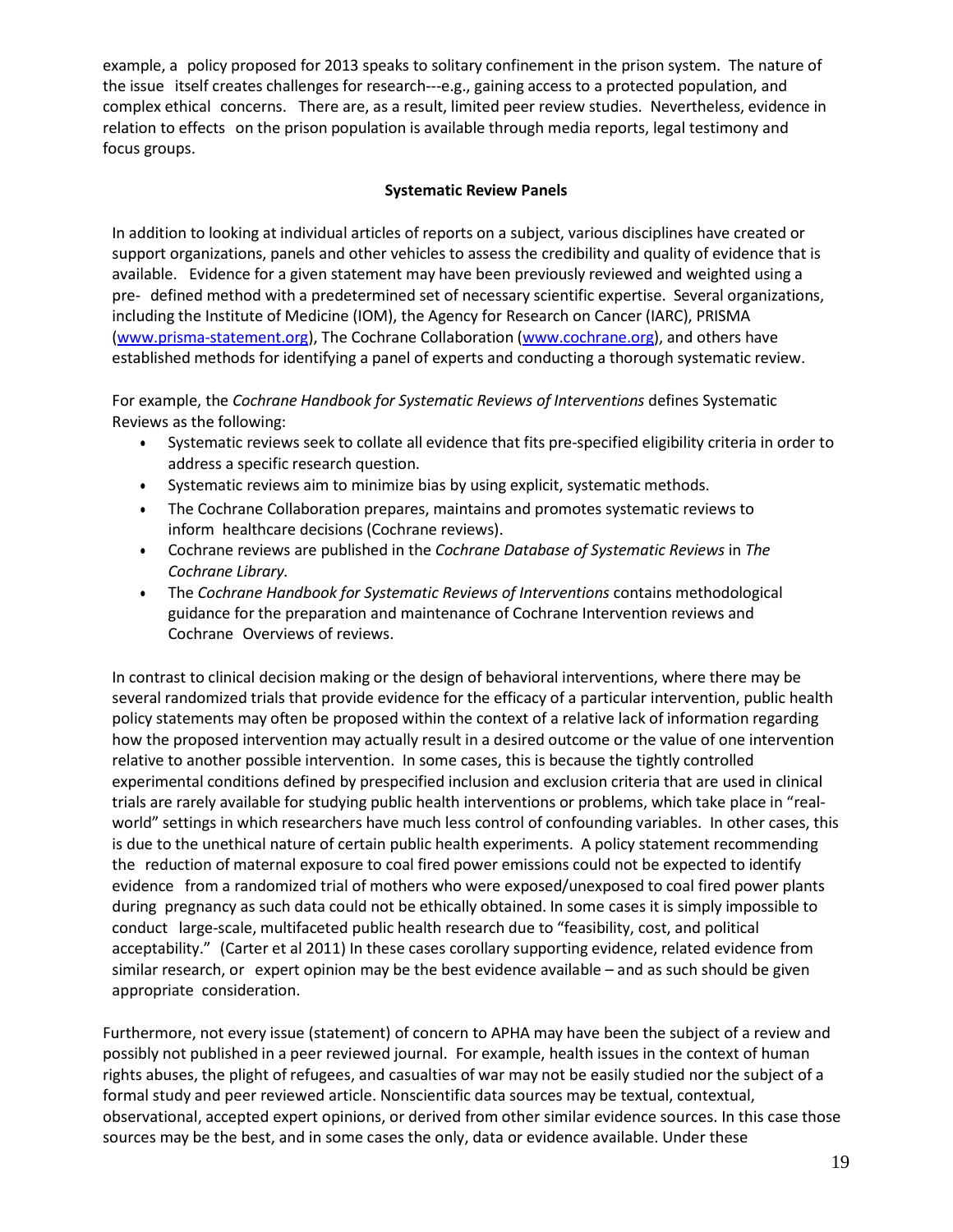circumstances, convergence of the various data sources is critical for supporting the statements or proposed policies, i.e., what is cited should converge, or triangulate, towards the same conclusions. If such a body of evidence doesn't converge, if it diverges, or if there is equivocation there is little evidence to support the policy, its purpose, or proposed outcomes.

The International Agency for Research on Cancer (IARC) working groups assess evidence relating to carcinogenicity and publish their evaluations in a Monograph. The IARC notes, in a Preamble to its Monograph, the context for its reviews and other factors at play in the making of public health decisions:

"The *Monographs* are used by national and international authorities to make risk assessments, formulate decisions concerning preventive measures, provide effective cancer control programmes and decide among alternative options for public health decisions. The evaluations of IARC Working Groups are scientific, qualitative judgements on the evidence for or against carcinogenicity provided by the available data. These *evaluations represent only one part of the body of information on which public health decisions may be based. Public health options vary from one situation to another and from country to country and relate to many factors, including different socioeconomic and national priorities*. Therefore, no recommendation is given with regard to regulation or legislation, which is the responsibility of individual governments or other international organizations." (IARC Preamble)

# **What is the role of evidence in policy development?**

# **Evidence Based Public Health Policy (EBPH)**

<span id="page-23-0"></span>In the last two and half decades, evidence based public health policy has been increasingly seen as a tool for affecting public health improvement through health behavior modifications, environmental interventions, and amelioration of social conditions leading to poor health. According to Brownson, Fielding and Maylahn (2009), EBPH practice is comprised of interlocking components, including use of the best available scientific data.

A key component of EBPH includes a prespecified framework for the systematic collection of evidence from available databases (e.g. epidemiologic or risk assessment modeling), published literature, evaluation results from previous or analogous interventions, and/or expert opinions (Bronson, et al, 2009; Anderson, et al, 2005: Jacobs, Jones, Gabella, Spring, and Brownson, 2012). EBPH calls for: 1) the best available evidence, 2) expert opinions and other qualitative data, and 3) an assessment of the needs, mores, values and preferences of the target population (Jones, et al, 2012). Unfortunately, utilization of EBPH still remains limited in practice (Dreisinger, et al, 2008).

# **Evidence, Values, and Ethics**

As noted earlier, evidence—when converging, unbiased, and relevant to the statement at hand-- is that which increases the certainty that a given factual statement is true. Science is not the only source of evidence (Table 1), and evidence is not the only issue of relevance when it comes to public health (IARC Preamble).

The IOM recently published the report, *Using Science as Evidence in Public Policy* (2012), in which they acknowledge that the relative weights of politics, values, and scientific evidence shift depending upon a number of factors:

- 1. "The accuracy and persuasiveness of the descriptive analysis of the targeted social conditions.
- 2. The reliability of instruments and data sets used to assess the magnitude, gravity, and trajectory of the condition;
- 3. The level of certainty about the direction and strength of causal inferences linking interventions to desired outcome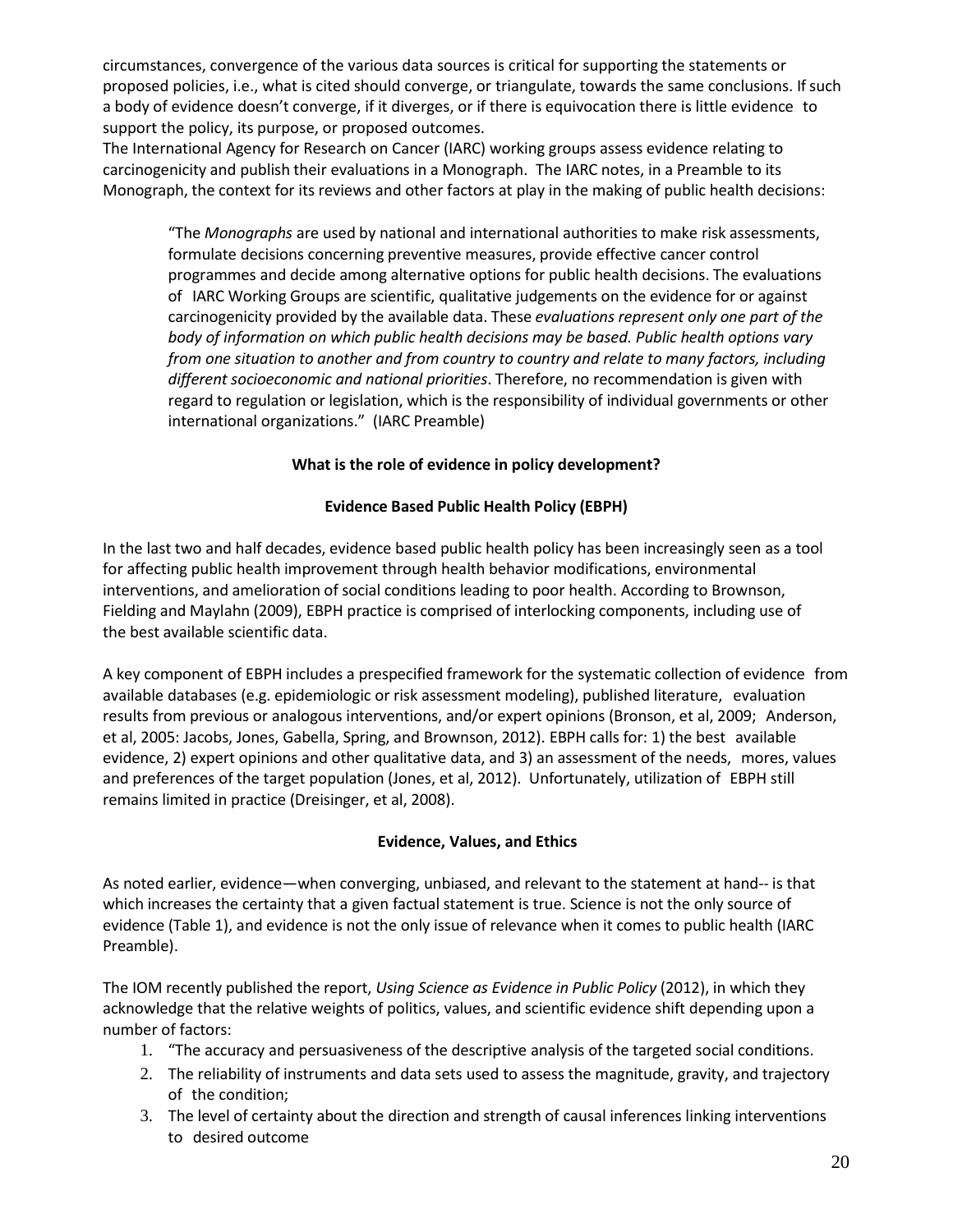- 4. Whether the task is evaluating what has happened or is estimating what will happen
- 5. The weight accorded to knowledge that comes from experience and practical expertise
- 6. The level of concerns about unwanted or unplanned consequences;
- 7. The social values at stake, and how widely they are shared; and
- 8. The power base of organized political interests." (IOM 2011 p. 15)

# <span id="page-24-0"></span>**How should we consider evidence and values frameworks into the development and review of policy proposals?**

# **The Consideration of Risk, Harm, and Benefit**

The role of evidence is to support factual statements, for example, that a certain chemical is a carcinogen, or that some outcome is likely to occur if a given intervention is adopted. But the classification of outcomes as "harmful" or "beneficial" involves an evaluative judgment that cannot be supported (or refuted) by empirical evidence. Furthermore, weighing likely harms against likely benefits involves a further comparative value judgment. Finally, the adoption of a policy in and of itself embodies a value judgment that some action *ought* to be taken (or not taken), or that a given policy is the *best* among the available options. Therefore, evidence for factual claims (including probabilistic claims) interacts with normative judgments about values in the construction and adoption of policy. Evidence alone is insufficient for determining or supporting the optimal policy. The potential for harm or meaningful benefit is also a critical concern.

When constructing and evaluating potential public health policies, it is useful to clarify the dimensions of risk, harm, and benefit. A *risk* is a possible future harm, and harm is typically considered to involve a setback to a person's interests, particularly in life, health, or welfare (Beauchamp and Childress 2013, p230). A *benefit* is something of positive value, such as improvement in health or welfare.

In assessing risk, both the probability of harm and the magnitude of that harm should be taken into account. For example, a particular vaccine might be known to cause a potentially fatal allergic reaction (a major harm), yet the likelihood of its occurrence might be less than 1 in 100 million (a low probability).

Similarly, in assessing likely benefits both the probability and magnitude of the benefit should be taken into account. For example, the same vaccine may save millions of lives annually (a major benefit) and the likelihood of its doing so may be very high (a high probability). Thus there is a high probability of meaningful benefit, weighed against the low probability of a significant harm. Finally, the appropriate comparison is not risks versus benefits, since statements of risk are probabilistic and statements of benefit are not. Rather, the appropriate comparison is likelihood and magnitude of harm, versus likelihood and magnitude of benefit.

The following table (modified from Beauchamp and Childress 2013, p233) represents a schema for understanding assessment of both likely harms and likely benefits. Note that classifying the magnitude of harms and benefits need not be restricted to the binary category of major/minor but can be classified in multiple ways (including continuously), and similarly for the probability of harms and benefits.

# Magnitude of Harm/Benefit

|                |      | Major | Minor |
|----------------|------|-------|-------|
| Probability of | High |       |       |
| Harm/Benefit   |      |       |       |
|                | Low  | २     |       |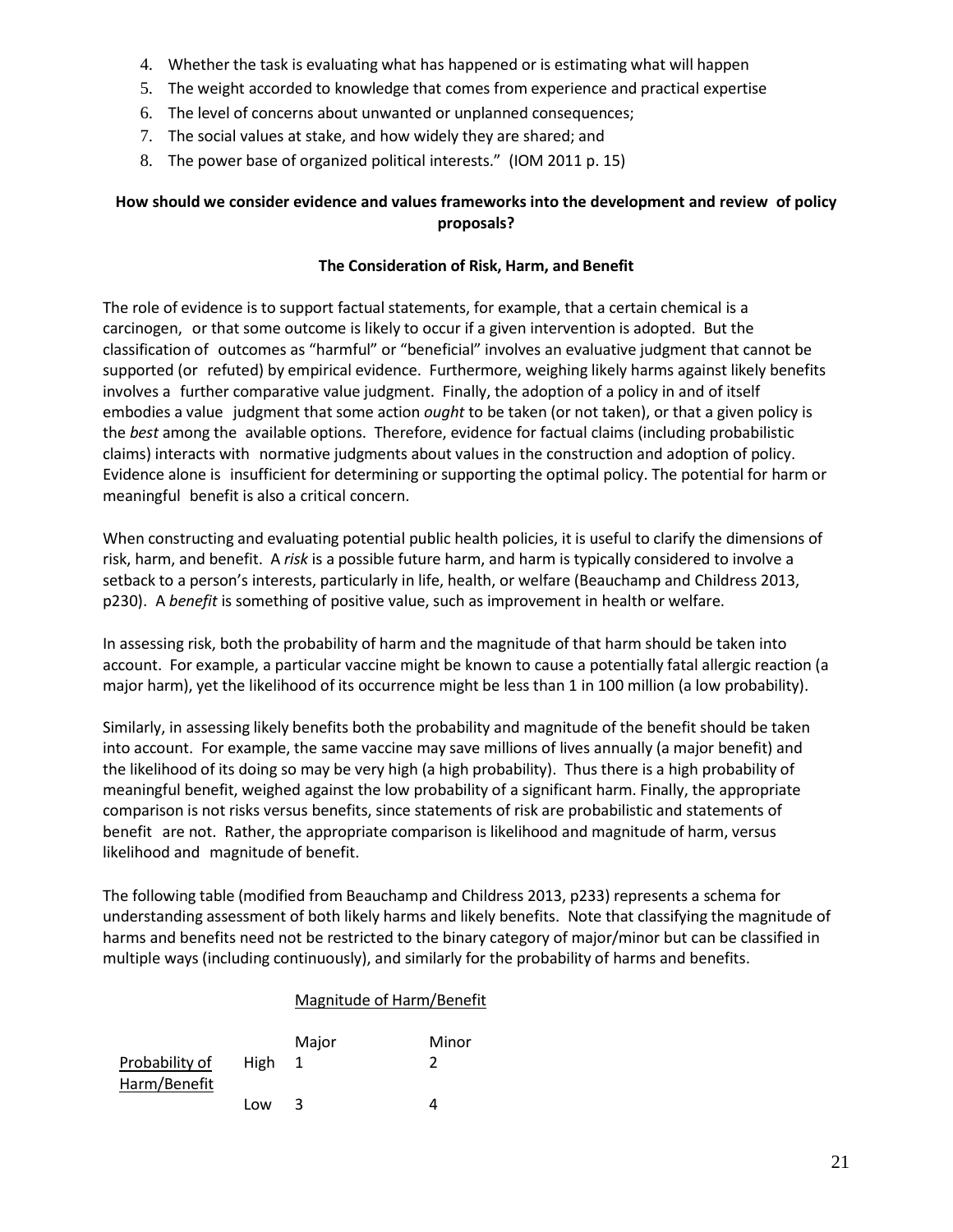Determining the probability of a given outcome is a factual question that should be addressed using the best available evidence. However, classifying that outcome as a benefit or as harm, determining the magnitude of the benefit or harm, and weighing likely harms versus likely benefits, all involve value judgments.

# **APHA Policy Adoption of the Precautionary Principle**

<span id="page-25-0"></span>While desirable, factual scientific evidence is not always required. The Governing Council is committed to a clearly outlined process for development, review and approval of policy that is based on sufficient evidence to inform the development of high-impact policy. To that end it recognizes that rigorous peer review within the APHA is necessary to clearly distinguish supportive evidence from missing and counter evidence for any given factual statement. At the same time it recognizes that there will be situations in which threats to public health may require action in the absence of certainty. To that end the Precautionary Principle is used to provide a counter-balance ensuring minimal harm occurs when such action is required in conjunction with a paucity of evidence.

APHA has supported and reaffirmed its support for the Precautionary Principle in multiple policies (APHA policy number 200011, 20098 ) allowing that "where there are threats of serious or irreversible damage, *lack of full scientific certainty shall not be used as a reason for postponing* cost-effective measures to prevent environmental degradation"…threats to child health, and workplace exposure. The adoption of the precautionary principle has enabled APHA to take stands in support of one of its cornerstones, the prevention of injury and disease, in situations and under conditions where full scientific certainty, for any number of reasons including political or ethical considerations, is not achievable.

# **Checklist to guide the use of evidence in the development and review of policy.**

<span id="page-25-1"></span>With these aforementioned principles in mind, the following checklist provides questions that can guide policy statement authors and reviewers:

What is/are the statement(s) or claim(s) being made that require evidence? For a given statement (i.e., public health problem), is the best *available* evidence presented? For a given statement (i.e., public health problem), has the evidence already been systematically reviewed by a body of experts (if so, how and by whom?) For a given statement (i.e., public health problem), is there counter-evidence or missing evidence? Is there convergence, equivocation, or divergence of findings across the available evidence? What are the relevant values at stake? What are the likely harms, both probability and magnitude? What are the likely benefits, both probability and magnitude? What are the views of relevant stakeholders (particularly people who are likely to be affected by policy)? Is there evidence that the recommended action will be effective? Is this evidence valid and relevant and supported by the body knowledge? Consider other consequences (e.g. unintended) of the policy: What is the likelihood that this would occur? How much certainty do you have regarding this? Consider the consequences of not acting, including all of the above (probability and magnitude of harm and benefit with respect to not acting). Taking into account intended and unintended consequences, weigh the probability and magnitude of harm against the probability and magnitude of benefit (as defined previously).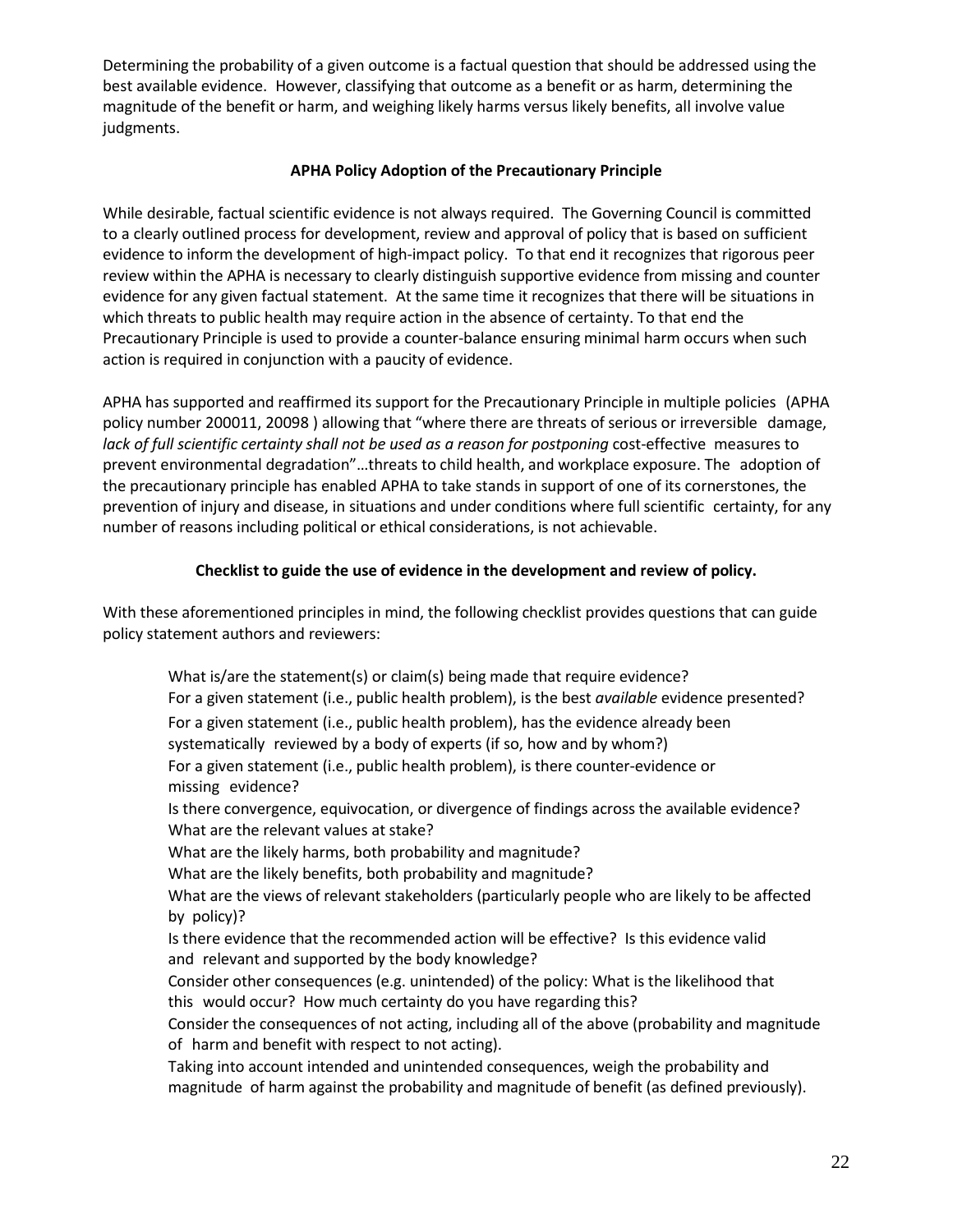# **Conclusions**

APHA policies should always be supported by the "best available evidence." This statement reflects a major value of the Association and its members. However, APHA and its members hold other values as well. The following should be recognized by authors and reviewers of APHA policy statements:

- 1. There is often a need to take public health action in the face of uncertain evidence of the nature and scope of public health problems as well as the limited understanding that a given action will actually produce the desired outcome.
- 2. The definition of the "best available evidence" must be made within the context of the specific public health statement or public health action under consideration.
- 3. Frameworks for the determination of evidence and the determination of values are distinct from one another.
- 4. APHA has previously laid out value frameworks relative to social justice $^1$  $^1$  and the precautionary principle.
- 5. Costs of inaction should be weighed against costs of a given public health intervention or policy.

\*2013 Evidence Based Policy Working Group Members: Gail R. Bellamy, PhD (Medical Care) Kristopher P. Fennie, PhD, MPH (Epidemiology Section) Manley R. Finch, PhD, DrPH(c), MPH (Epidemiology Section) Barbara Giloth, DrPH (Governing Council Speaker, Public Health Education & Health Promotion Section) Michael Nair-Collins, PhD (Philosopher) Robin Taylor Wilson, PhD (Epidemiology)

<span id="page-26-0"></span> $^1$  The subject of another Policy Improvement Workgroup subcommittee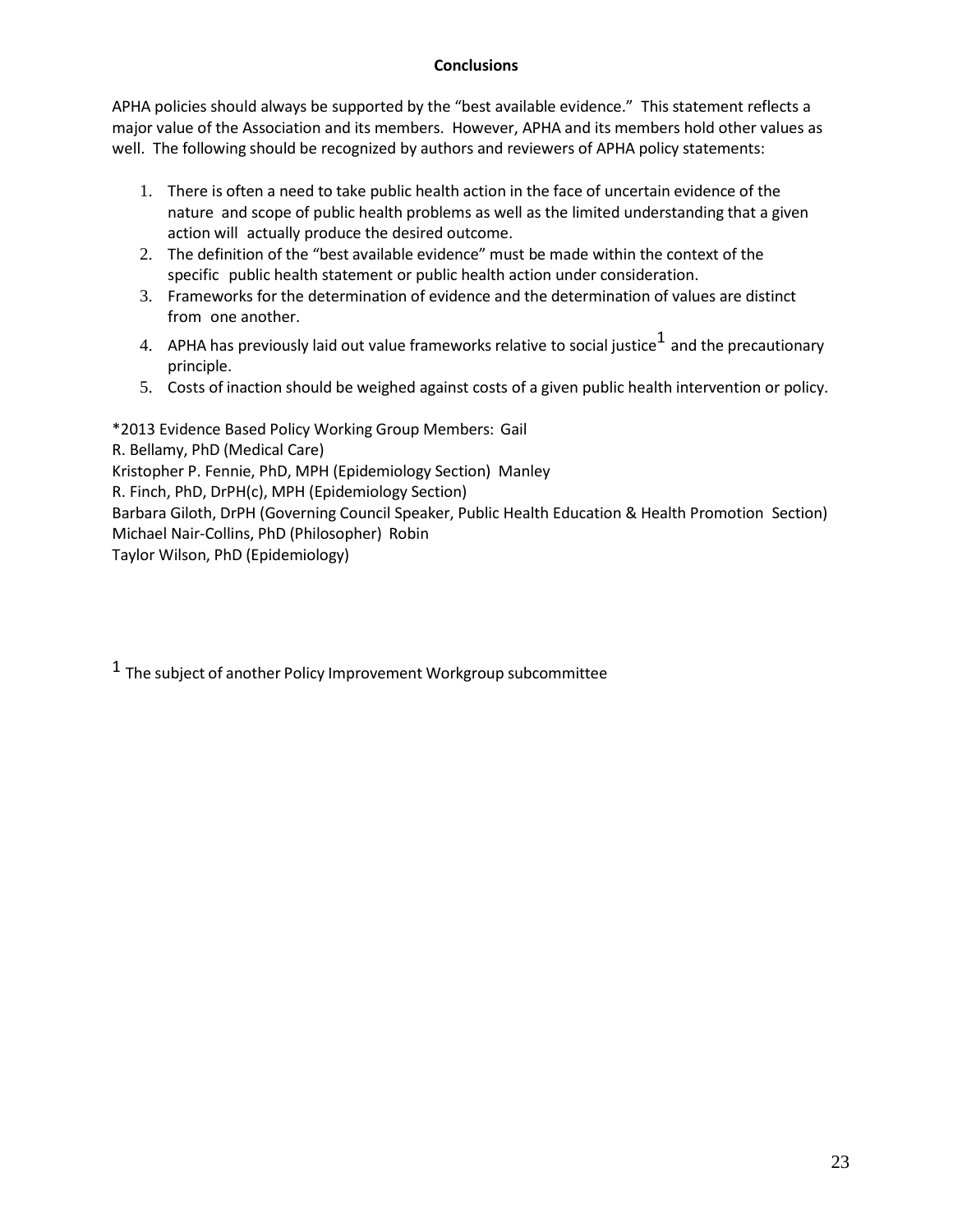#### **REFERENCES**

Using Science as Evidence in Public Policy Kenneth Prewitt, Thomas A. Schwedt, and Myron L. Strafe, Editors; Committee on the Use of Social Science Knowledge in Public Policy; Center for Education; Division of Behavioral and Social Sciences and Education; National Research Council, 2012. [http://www.nap.edu/catalog.php?record\\_id=13460](http://www.nap.edu/catalog.php?record_id=13460) (Accessed 4-23-2013).

Beauchamp TL, and JF Childress (2013). *Principles of Biomedical Ethics*, 7 th edition. Oxford: Oxford University Press.

Mother D, Liberate A, Tetzlaff J, Altman DG, The PRISMA Group (2009). Preferred Reporting Items for Systematic Reviews and Meta -Analyses: The PRISMA Statement. PLoS Med 6(6): e1000097. doi:10.1371/journal.pmed1000097

Carter SM, Rychetnik L, Lloyd B, Kerridge IH, Baur L, Bauman A, Hooker C, and Zask A. (2011) Evidence, Ethics, and Values: A Framework for Health Promotion. *American Journal of Public Health*. 2011 March; 101(3): 465–472.

For the Public's Health: Revitalizing Law and Policy to Meet New Challenges. The Committee On Public Health Strategies To Improve Health. Board On Population Health And Public Health Practice. Institute of Medicine of the National Academies, National Academies Press, Washington, DC, 2011. [http://www.iom.edu/Reports/2011/For-the-Publics-Health-Revitalizing-Law-and-Policy-to-Meet-New-](http://www.iom.edu/Reports/2011/For-the-Publics-Health-Revitalizing-Law-and-Policy-to-Meet-New-Challenges.aspx)[Challenges.aspx \(](http://www.iom.edu/Reports/2011/For-the-Publics-Health-Revitalizing-Law-and-Policy-to-Meet-New-Challenges.aspx)Accessed 8-2-2013).

Anderson LM, Brownson RC, Fullilove M.T. Teutsch S.T., Novick L.F., Fielding J., and Land G.H. **(2005)** Evidence-Based Public Health Policy and Practice: Promises and Limits. *American Journal of Preventative Medicine.* 58(5S): 226-230. DOI:10.1016/j.amepre.2005.02.014

Brownson RC, Fielding JE, and Maylahn CM. (2009) Evidence-Based Public Health: A Fundamental Concept for Public Health Practice*. Annual Review of Public Health*. 30: 175-201.DOI: 10.1146/annurev.publhealth.031308.100134

Dreisinger M, Leet TL, Baker EA, Gillespie KN, Haas B, and Brownson RC. (2008). Improving the public health workforce: evaluation of a training course to enhance evidence-based decision making. *J. Public Health Manag. Pract.* 14:138–43

Bowman S., Unwin N., Critchley J., Capewell S., Husseini A., Wasim M., W., …& Ahmada, B. (2012) Use of evidence to support healthy public policy: a policy effectiveness–feasibility loop. **Bulletin of the World Health Organization**, 90:847-853. DOI:10.2471/BLT.12.104968.

Jacobs JA, Jones E, Gabella BA, Spring B, Brownson RC. (2012) Tools for Implementing an Evidence-Based Approach in Public Health Practice. *Preventing Chronic Disease*. 9:110324. DOI[:](http://dx.doi.org/10.5888/pcd9.110324) <http://dx.doi.org/10.5888/pcd9.110324>

Jewell EJ, Abate F. (Eds.) (2001). *The New Oxford American Dictionary*. New York: Oxford Univ. Press

Harris RP. et al. (2001). Current methods of the U.S. Preventive Services Task Force: a review of the process. *American Journal of Preventive Medicine*. April 20 (3 Supplement): 21-35.]